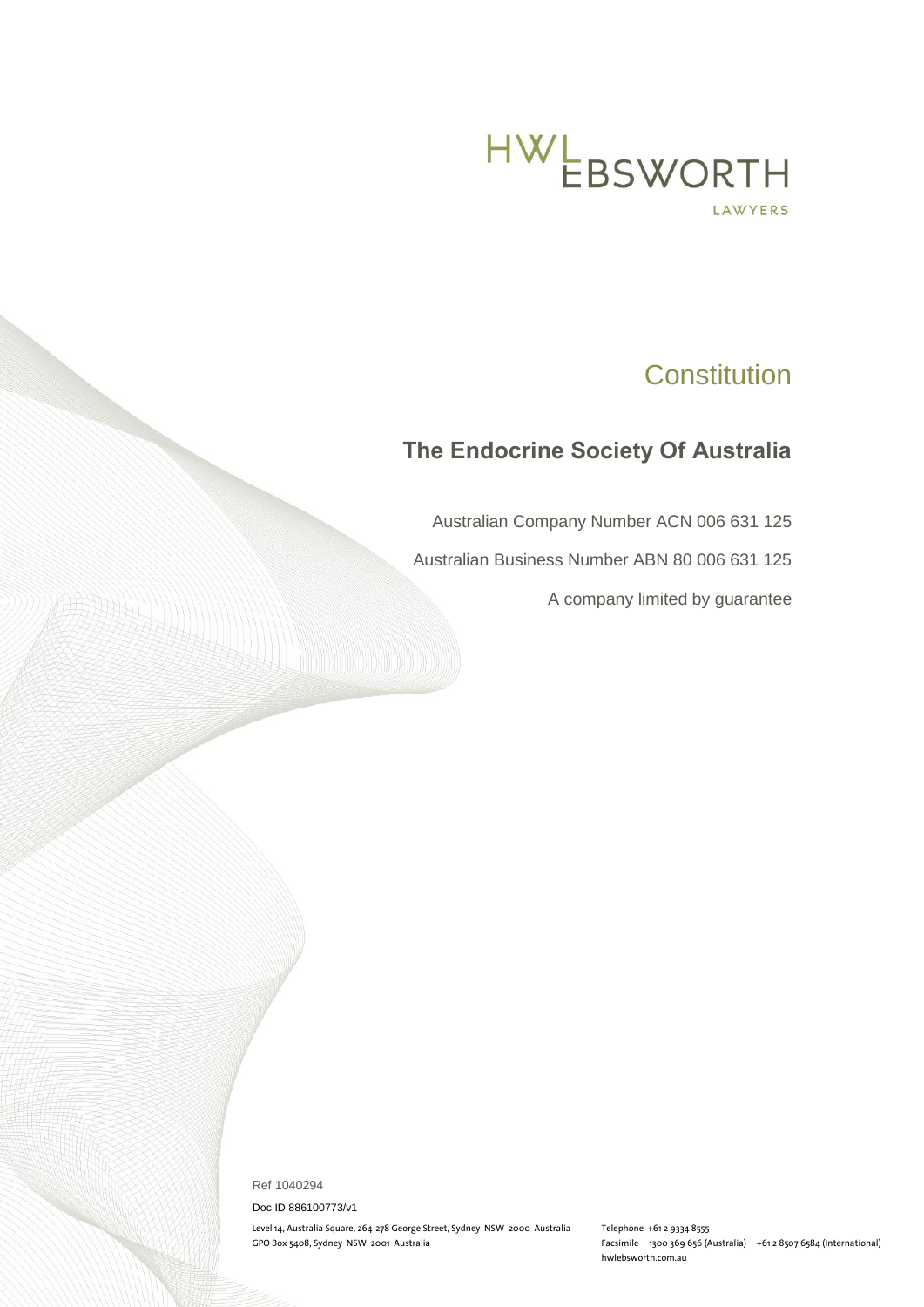

# Table of contents

| Preliminary                                    | 1  |
|------------------------------------------------|----|
| <b>Members</b>                                 | 4  |
| Dispute resolution and disciplinary procedures | 8  |
| <b>General meetings of members</b>             | 11 |
| Voting at general meetings                     | 17 |
| <b>Councillors</b>                             | 20 |
| <b>Powers of councillors</b>                   | 23 |
| <b>Duties of councillors</b>                   | 25 |
| <b>Councillors' meetings</b>                   | 26 |
| <b>Secretary</b>                               | 28 |
| <b>Minutes and records</b>                     | 28 |
| <b>By-laws</b>                                 | 29 |
| <b>Notice</b>                                  | 30 |
| <b>Financial year</b>                          | 31 |
| Indemnity, insurance and access                | 31 |
| Winding up                                     | 32 |
| <b>Definitions and interpretation</b>          | 33 |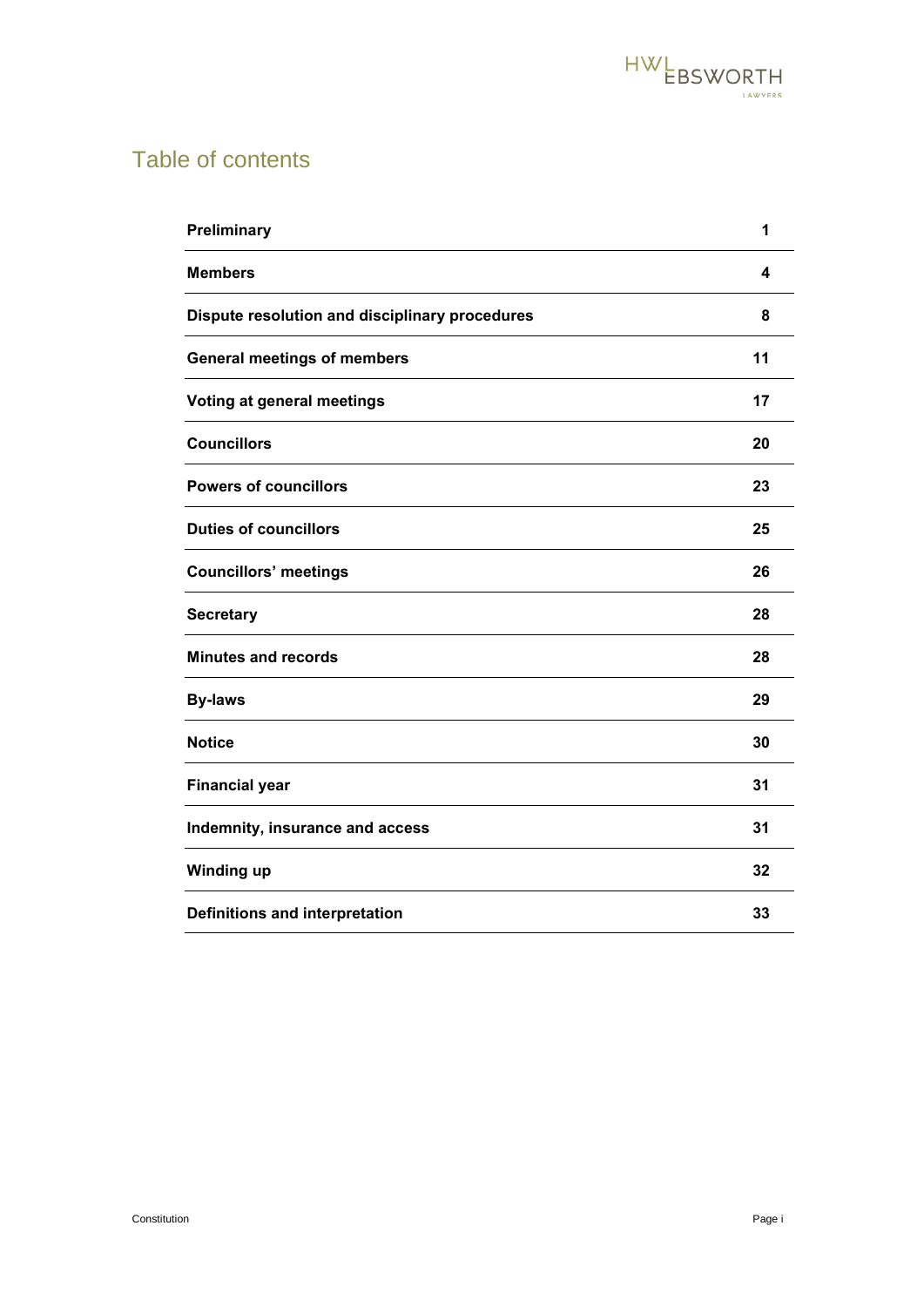

## **Constitution**

## <span id="page-2-0"></span>**Preliminary**

#### <span id="page-2-2"></span>1. Name of the company

The name of the company is THE ENDOCRINE SOCIETY OF AUSTRALIA Limited (the **company**).

## 2. Type of company

The company is a not-for-profit public company limited by guarantee which is established to be, and to continue as, a charity.

## 3. Limited liability of members

The liability of members is limited to the amount of the guarantee in clause [4.](#page-2-1)

#### <span id="page-2-1"></span>4. The guarantee

Each member must contribute an amount not more than \$15 (the guarantee) to the property of the company if the company is wound up while the member is a member, or within 12 months after they stop being a member, and this contribution is required to pay for the:

- (a) debts and liabilities of the company incurred before the member stopped being a member; or
- (b) costs of winding up.

## 5. Definitions

In this constitution, words and phrases have the meaning set out in clauses 73 and 75.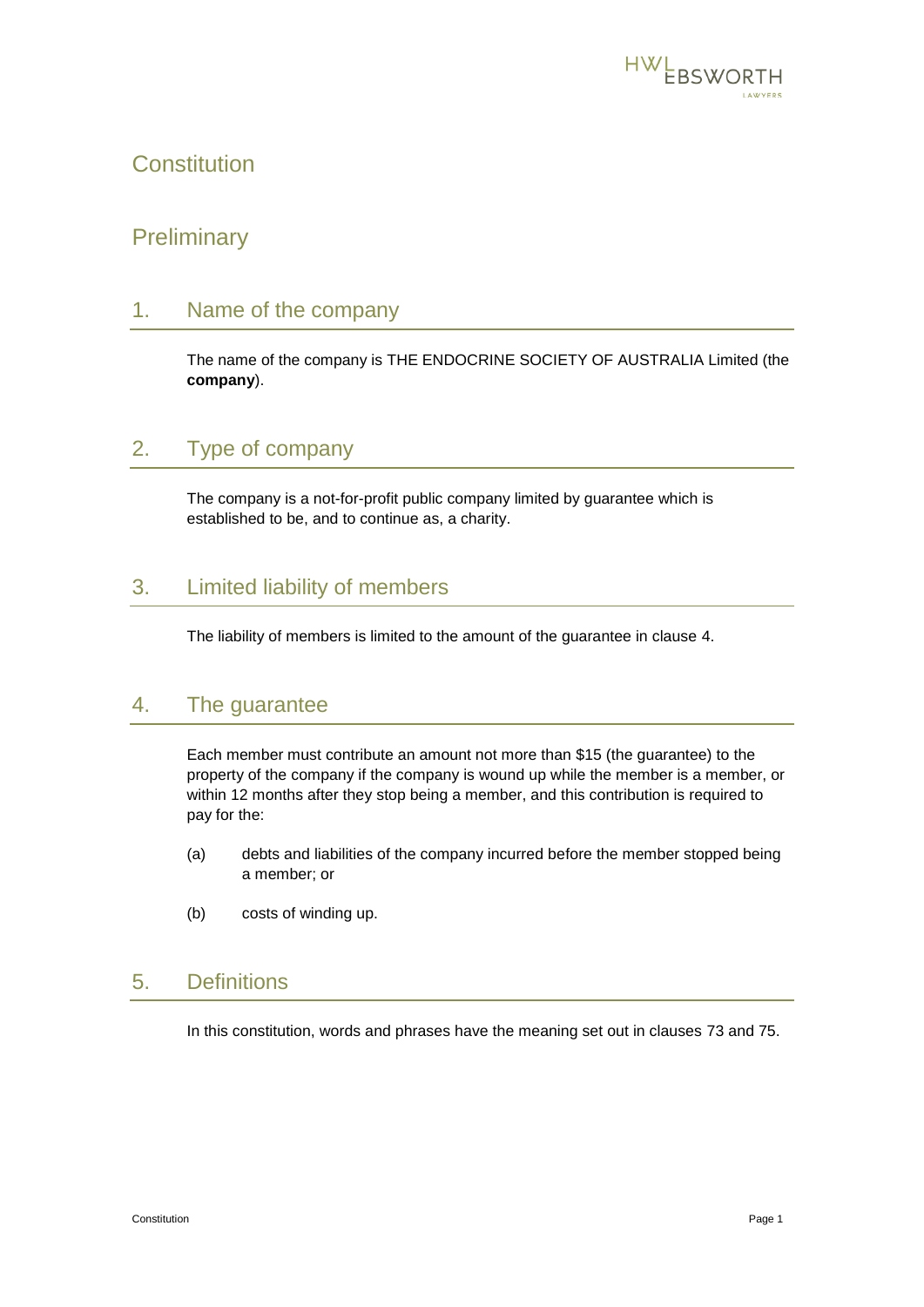

## <span id="page-3-0"></span>6. Objects

- 6.1 The company is a national non-profit organisation of medical specialists, researchers, and trainees, whose principal activity is to promote the prevention, control and optimal treatment of endocrine and related medical conditions in human beings. This is achieved by advancing endocrine science to improve health outcomes for people with the following endocrine diseases and related medical conditions in Australia (in alphabetical order, rather than order of frequency):
	- (a) Adrenal disease;
	- (b) Calcium and parathyroid diseases;
	- (c) Diabetes mellitus;
	- (d) Female reproductive conditions;
	- (e) Hormone-related cancers;
	- (f) Disorders of salt and water balance;
	- (g) Lipid conditions;
	- (h) Male reproductive conditions (including androgen deficiency);
	- (i) Menopause;
	- (j) Obesity (including appetite regulation and energy balance);
	- (k) Osteoporosis;
	- (l) Paget's disease of the bone, and other metabolic bone disease
	- (m) Pituitary and hypothalamic diseases;
	- (n) Thyroid disease; and
	- (o) Transgender endocrine health.
- 6.2 It does this by:
	- (a) Providing research grants and other awards to support research into new and existing treatments for treatment, prevention and control of endocrine diseases and related medical conditions;
	- (b) Developing policies and position statements to guide clinical practice in endocrinology;
	- (c) Providing collegiate support and education to its members who conduct clinical practice and research in endocrinology;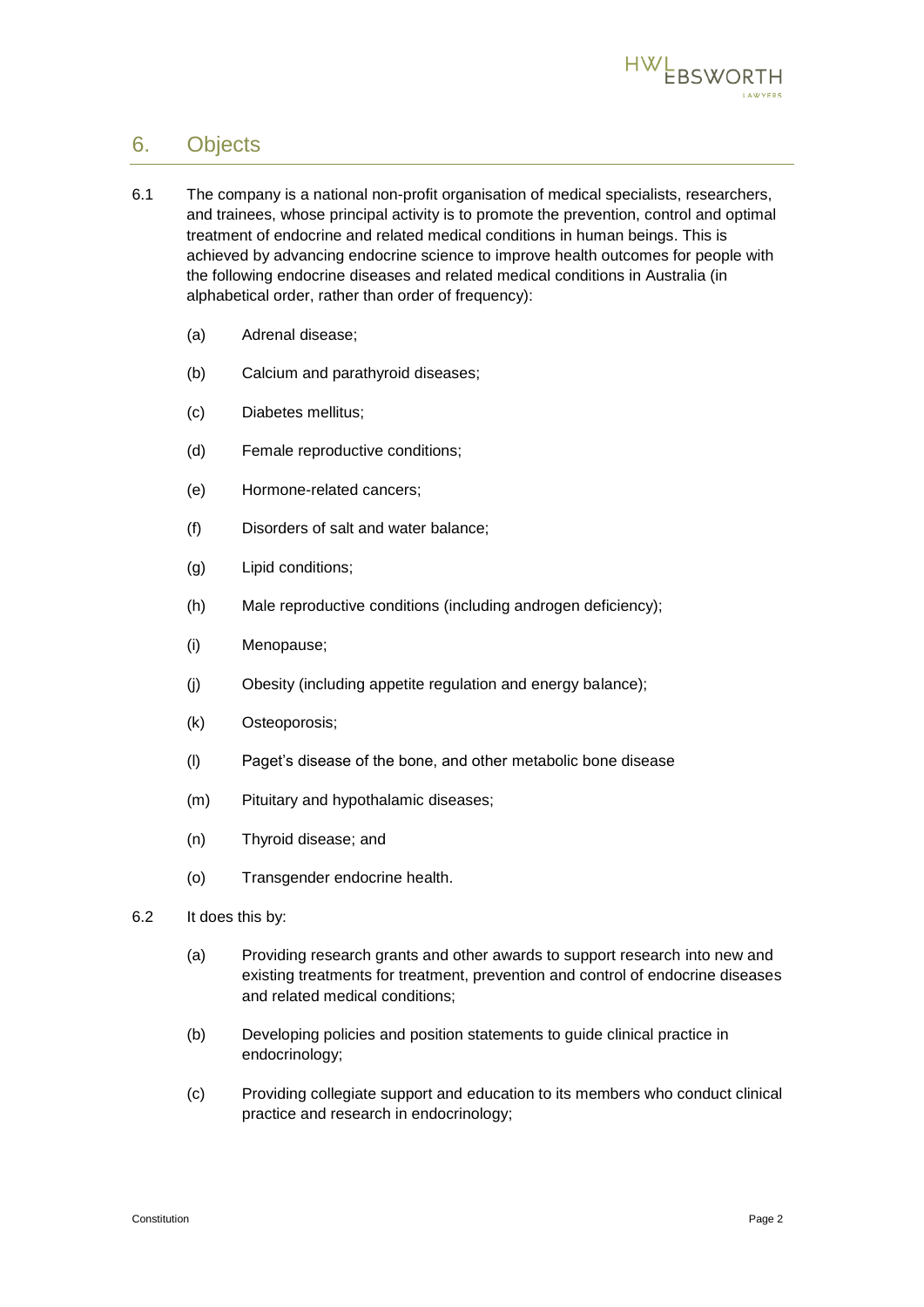

- (d) Nurturing and developing future generations of specialist endocrinologists, endocrine researchers and scientists, and other health professionals;
- (e) Providing an authoritative voice and expert opinions in endocrinology to government and non-governmental bodies, professional organisations, and media;
- (f) Disseminating contemporary and new knowledge in endocrinology to its members and the community; and
- (g) Working with other professional societies in the region and worldwide who share the same purpose.

#### 7. Powers

Subject to clause [8,](#page-4-0) the company has the following powers, which may only be used to carry out its purpose(s) set out in clause [6:](#page-3-0)

- (a) the powers of an individual; and
- (b) all the powers of a company limited by guarantee under the Corporations Act.

#### <span id="page-4-0"></span>8. Not-for-profit

- <span id="page-4-2"></span>8.1 The assets and income of the company shall be applied solely to further its objects and the company must not distribute any income or assets directly or indirectly to its members, except as provided in clauses [8.2](#page-4-1) and [72.](#page-34-1)
- <span id="page-4-1"></span>8.2 Clause [8.1](#page-4-2) does not stop the company from doing the following things, provided they are done in good faith:
	- (a) paying a member for goods or services they have provided or expenses they have properly incurred at fair and reasonable rates or rates more favourable to the company; or
	- (b) making a payment to a member in carrying out the company's charitable purpose(s).

## 9. Amending the constitution

- 9.1 Subject to clause [9.2,](#page-4-3) the members may amend this constitution by passing a special resolution.
- <span id="page-4-3"></span>9.2 The members must not pass a special resolution that amends this constitution if passing it causes the company to no longer be a charity.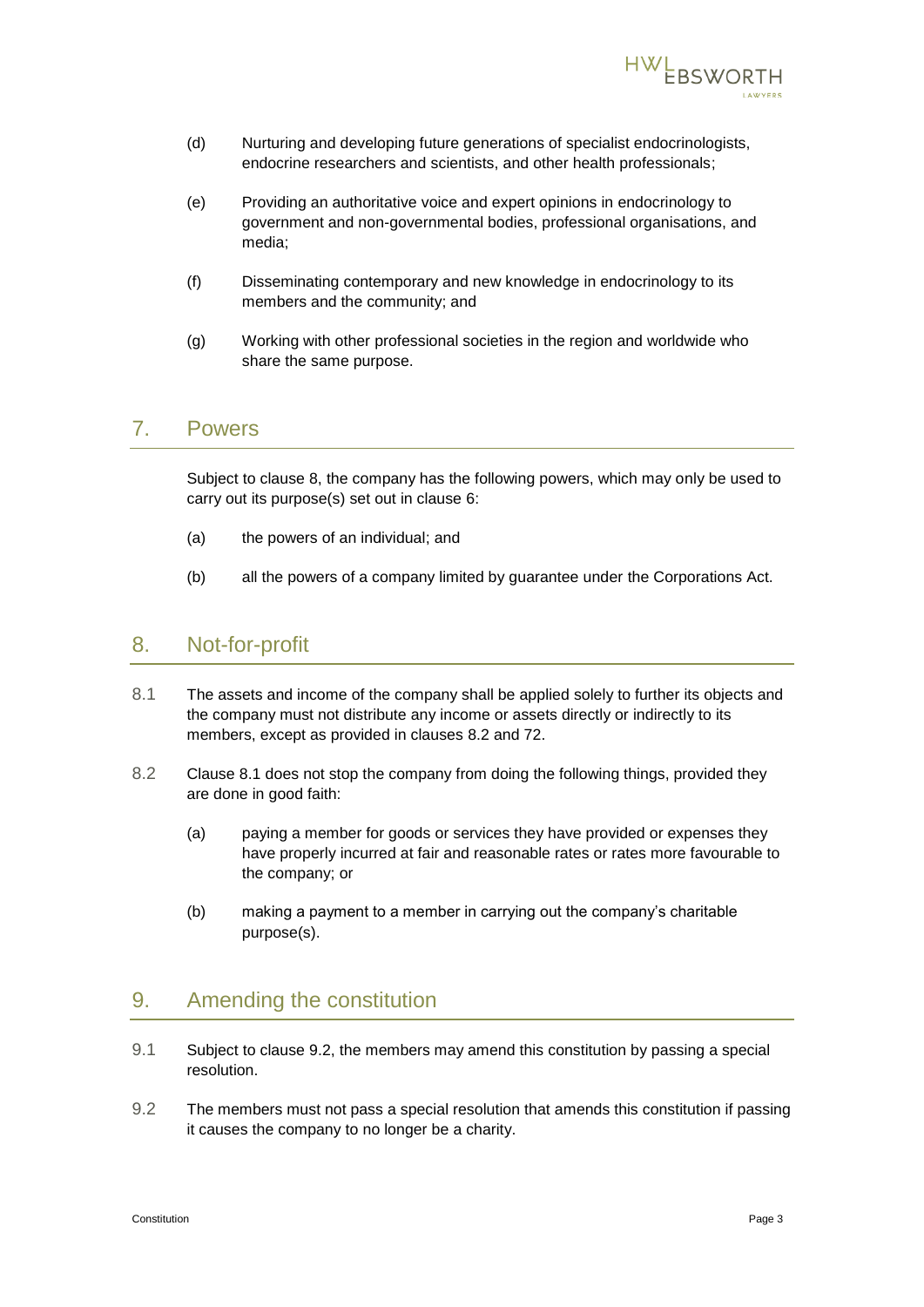

## <span id="page-5-0"></span>Members

#### 10. Membership and register of members

- 10.1 The members of the company are:
	- (a) initial members; and
	- (b) any other person that the councillors allow to be a member, in accordance with this constitution.
- <span id="page-5-3"></span><span id="page-5-2"></span>10.2 The membership of the company shall be divided into two classes:
	- (a) ordinary members:
		- (i) must be an eligible person under clauses [11.1;](#page-6-0)
		- (ii) must apply for membership under [12.1;](#page-6-1)
		- (iii) must be approved for membership under clause [13;](#page-7-0)
		- (iv) may be elected or appointed to the Council;
		- (v) shall be entitled to receive notice of, and attend general meetings; and
		- (vi) shall be entitled to vote at general meetings.
	- (b) Honorary Life Members:
		- (i) must be an eligible person under [11.2;](#page-6-2)
		- (ii) must be nominated under clause [12.2;](#page-7-1)
		- (iii) must be approved for membership under clause [13.](#page-7-0)
		- (iv) may be entitled to be elected or appointed as a councillor;
		- (v) shall be entitled to receive notice of, and attend general meetings; and
		- (vi) shall be entitled to vote at general meetings;
- <span id="page-5-1"></span>10.3 The company must establish and maintain a register of members. The register of members must be kept by the secretary or their delegate and must contain:
	- (a) for each current member:
		- (i) name;
		- (ii) address and contact details;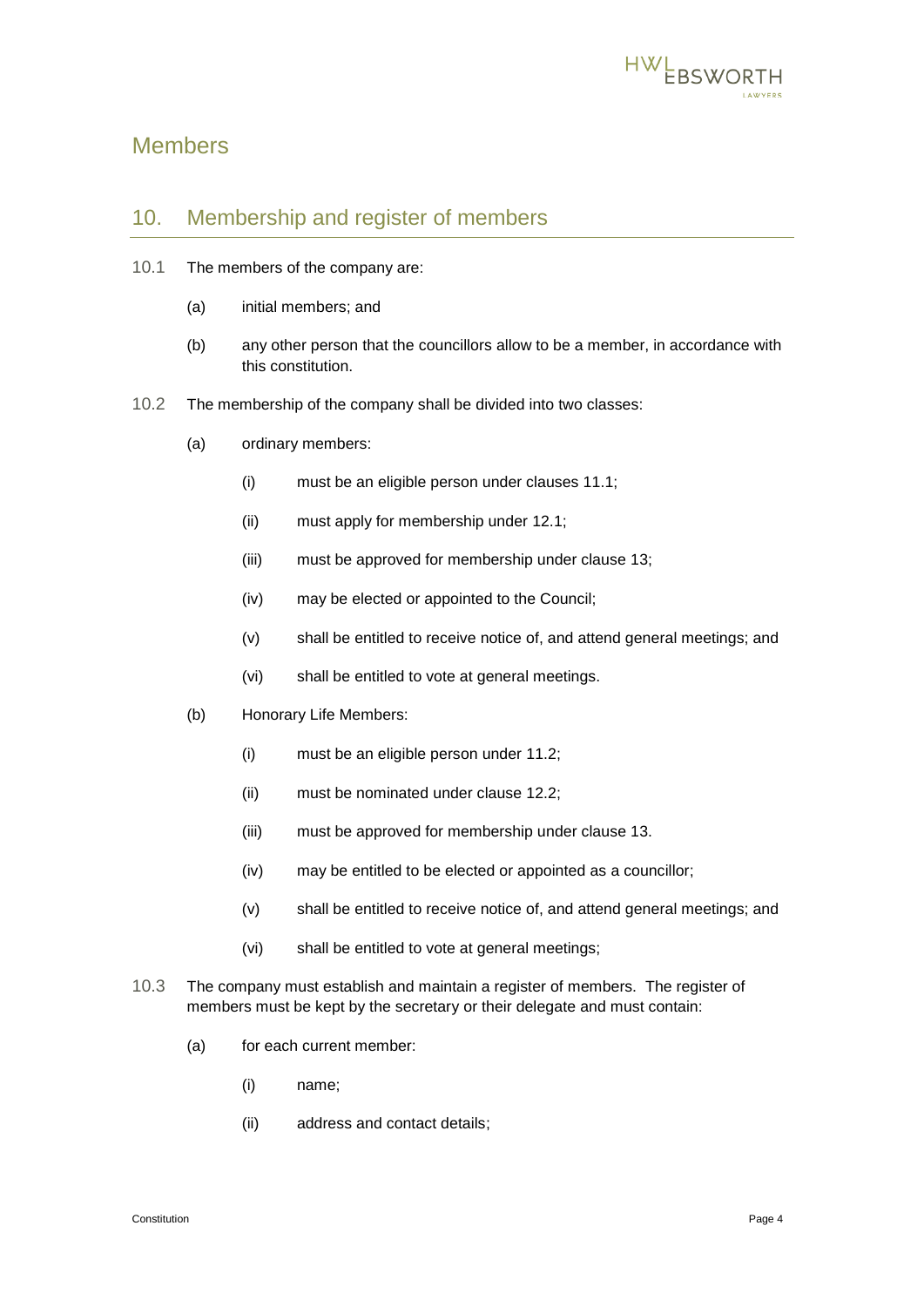

- (iii) any alternative address nominated by the member for the service of notices; and
- (iv) date the member was entered on to the register.
- (b) for each person who stopped being a member in the last 7 years:
	- (i) name;
	- (ii) address and contact details;
	- (iii) any alternative address nominated by the member for the service of notices; and
	- (iv) dates the membership started and ended.
- 10.4 The company must give current members access to the register of members.
- 10.5 Information that is accessed from the register of members must only be used in a manner relevant to the interests or rights of members.

#### 11. Who can be a member

- <span id="page-6-0"></span>11.1 A person who can be an ordinary member:
	- (a) supports the purposes of the company; and
	- (b) is eligible to apply to be a member of the company under clause [12.1.](#page-6-1)
- <span id="page-6-2"></span>11.2 A person who can be an Honorary Life Member:
	- (a) shall be nominated for membership by a councillor of the company;
	- (b) supports the purposes of the company; and
	- (c) is eligible to apply to be a member of the company under clause [12.2;](#page-7-1) and
	- (d) is distinguished and has made a material contribution in the field of endocrinology in Australia and internationally.
- <span id="page-6-3"></span>11.3 In this clause, 'person' means an individual or incorporated body.

## 12. How to apply to become a member

- <span id="page-6-1"></span>12.1 A person (as defined in clause [11.3\)](#page-6-3) may apply to become an ordinary member of the company by writing an application to the secretary:
	- (a) Stating their being proposed by a current full Member of the Society in good standing;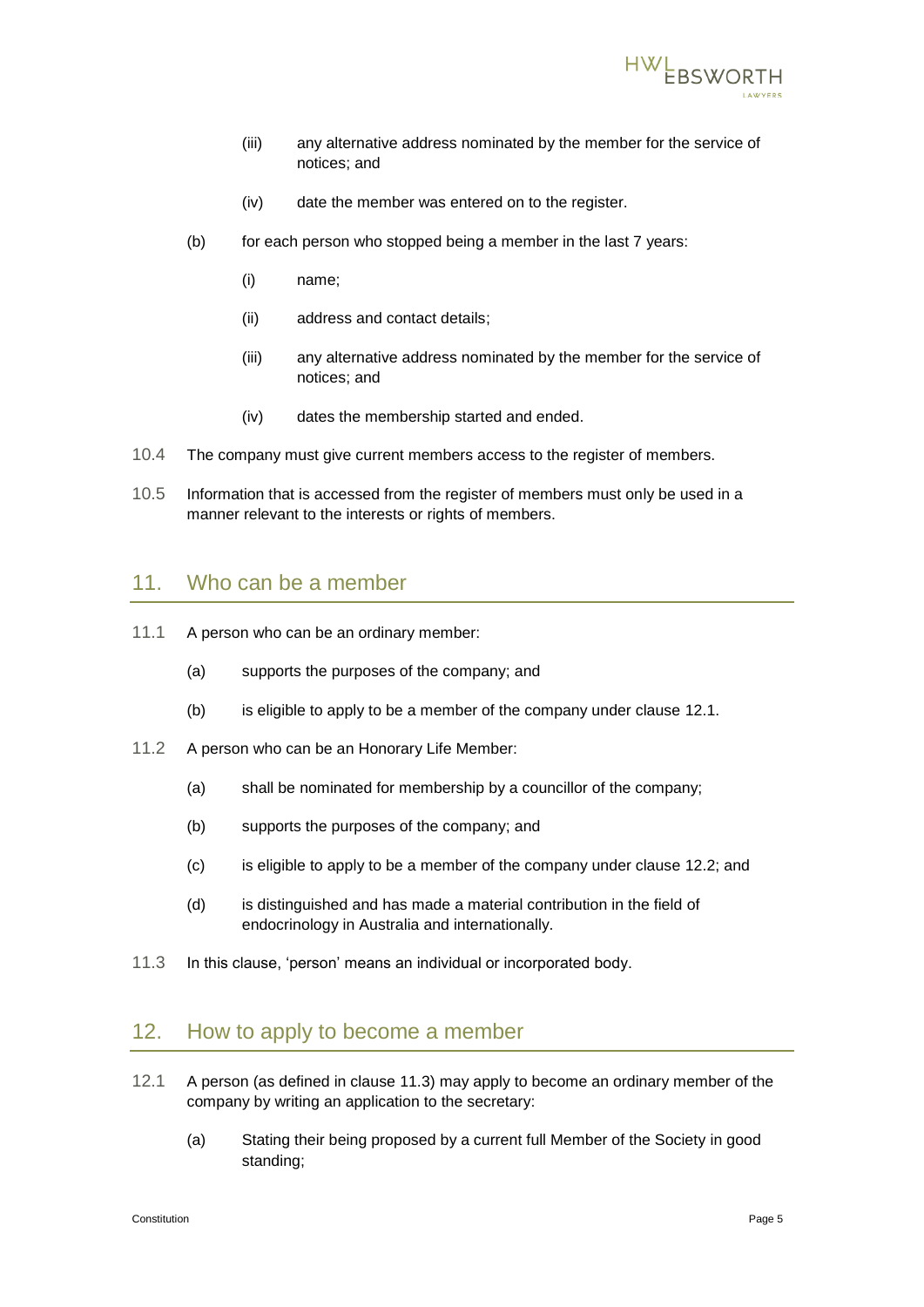

- (b) Affirming their desire to become an ordinary member;
- (c) Expressing support of the purposes of the company;
- (d) Agreeing to comply with the company's constitution, including paying the guarantee under clause [4](#page-2-1) if required; and
- (e) Confirming they possess relevant qualifications (including as a student of endocrinology), professional status (including retired and overseas trained endocrinology professionals), appointments and published works, if any.
- <span id="page-7-1"></span>12.2 In order for a person (as defined in clause 11.3) to become an Honorary Life Member they must be nominated by two current full members in good standing, who have been members for at least 5 years. The nomination must be made in writing to the secretary and be signed by both the nominators and the nominee and confirm:
	- (a) that the members nominate the person for Honorary Life Membership;
	- (b) the person is aged 55 years or more, and has been a member of the Society for at least 25 years, and if the person has served on Council, that they have not been a Council member for at least two years;
	- (c) the person's relevant qualifications and material contributions to research or clinical practice the field of endocrinology in Australia and internationally; and their recognition as a high quality mentor/teacher through either supervision of higher degree candidates and/or clinical advanced training in endocrinology; and
	- (d) that the person:
		- (i) desires to become an Honorary Life Member;
		- (ii) supports the purposes of the company;
		- (iii) agrees to comply with the company's Constitution.

#### <span id="page-7-0"></span>13. Councillors decide whether to approve membership

- 13.1 The councillors must consider an application or nomination for membership made under clause [12.1](#page-6-1) or [12.2](#page-7-1) within a reasonable time after the secretary receives the application or at the next Council meeting after the secretary or their delegate receives the application.
- 13.2 If the councillors approve an application or nomination for Honorary Life Membership pursuant to clause 12.2, the nomination must be approved by the majority of members entitled to vote at the next Annual General Meeting.
- 13.3 Once a person's nomination:
	- (a) for ordinary membership has been approved by the Council; or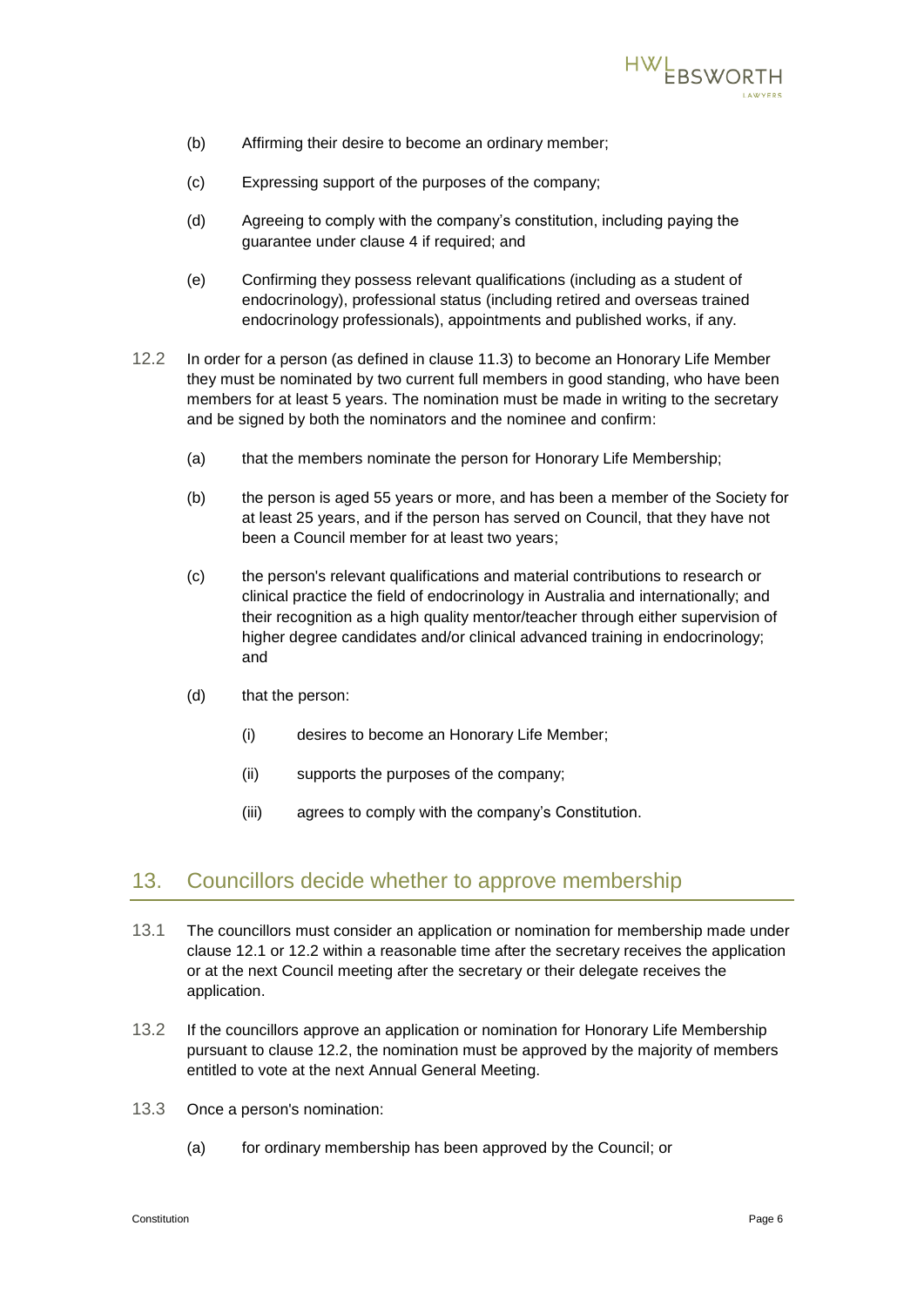

(b) for Honorary Life Membership has been approved by the majority of members at the next Annual General Meeting,

the secretary must as soon as possible:

- (a) enter the new member's details on the register of members; and
- (b) write to the applicant or nominee to tell them that their application was approved, and the date that their membership started (see clause [14\)](#page-8-0).
- 13.4 If the councillors reject an application or nomination for ordinary membership or Honorary Life Membership, the secretary must write to the applicant or nominee as soon as possible to tell them their application or nomination has been rejected, but does not have to give reasons.
- 13.5 For the avoidance of doubt, the councillors may approve an application or nomination even if the application or nomination does not state the matters listed in clauses [12.1](#page-6-1) or [12.2.](#page-7-1) In that case, by applying or nominating to be a member, the applicant or nominee agrees to those matters.

#### <span id="page-8-0"></span>14. When a person becomes a member

Other than initial members, an applicant or nominee will become an Ordinary Member or an Honorary Life Member when they are so entered on the register of members.

#### <span id="page-8-1"></span>15. When a person stops being a member

- 15.1 A person immediately stops being a member if they:
	- (a) die;
	- (b) are wound up or otherwise dissolved or deregistered (for an incorporated member);
	- (c) have any unpaid annual subscription for a period of two years after receiving written notice that subscription is due;
	- (d) resign, by writing to the secretary;
	- (e) are expelled under clause [18;](#page-10-0) or
	- (f) have not responded within three months to a written request from the secretary that they confirm in writing that they want to remain a member.
- 15.2 The councillors may re-instate any member if it thinks fit to do so.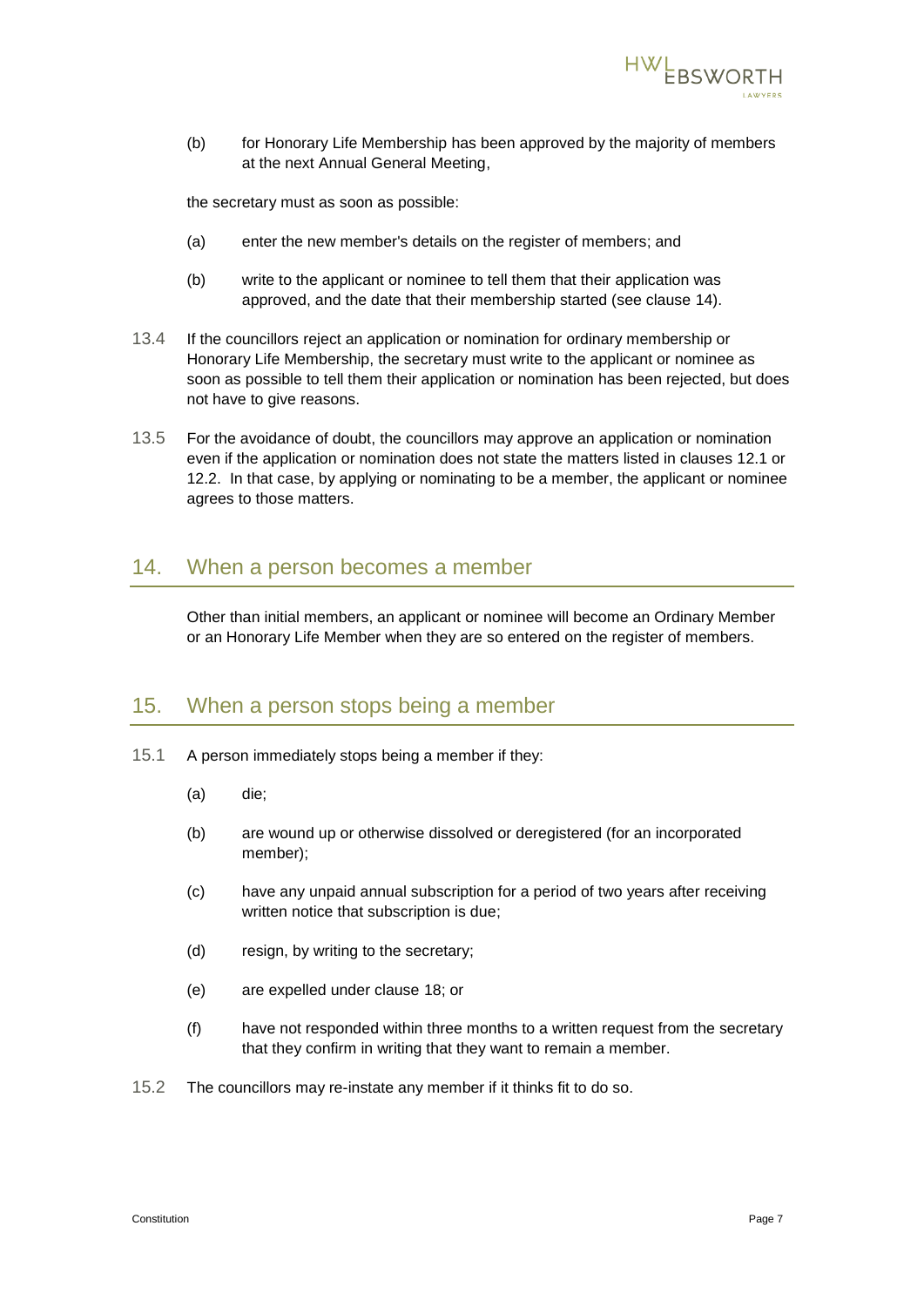

## <span id="page-9-2"></span>16. Annual subscription

- 16.1 The amount of the annual subscription shall be set by the Council and notified in writing to each ordinary member.
- 16.2 The annual subscription shall be paid by all ordinary members (including student members) in advance by 30 June each year, unless an exemption is granted by the Council.
- 16.3 The Council may charge different classes or sub-classes of annual subscriptions at its discretion.
- 16.4 The Council may in its discretion determine:
	- (a) no annual subscription (in whole or in part) is payable by an ordinary member in a given year;
	- (b) to extend the time for payment of the annual subscription by any ordinary member; and
	- (c) no annual subscription (in whole or in part) shall be refunded to a member who ceases to be a member in accordance with clause [15.](#page-8-1)

## <span id="page-9-0"></span>Dispute resolution and disciplinary procedures

## 17. Dispute resolution

- 17.1 The dispute resolution procedure in this clause applies to disputes (disagreements) under this constitution relating to company matters between a member or counsellor and:
	- (a) one or more members;
	- (b) one or more councillors; or
	- (c) the company.
- 17.2 A member must not start a dispute resolution procedure in relation to a matter which is the subject of a disciplinary procedure under clause [18](#page-10-0) until the disciplinary procedure is completed.
- <span id="page-9-1"></span>17.3 Those involved in the dispute must try to resolve it between themselves within 14 days of knowing about it.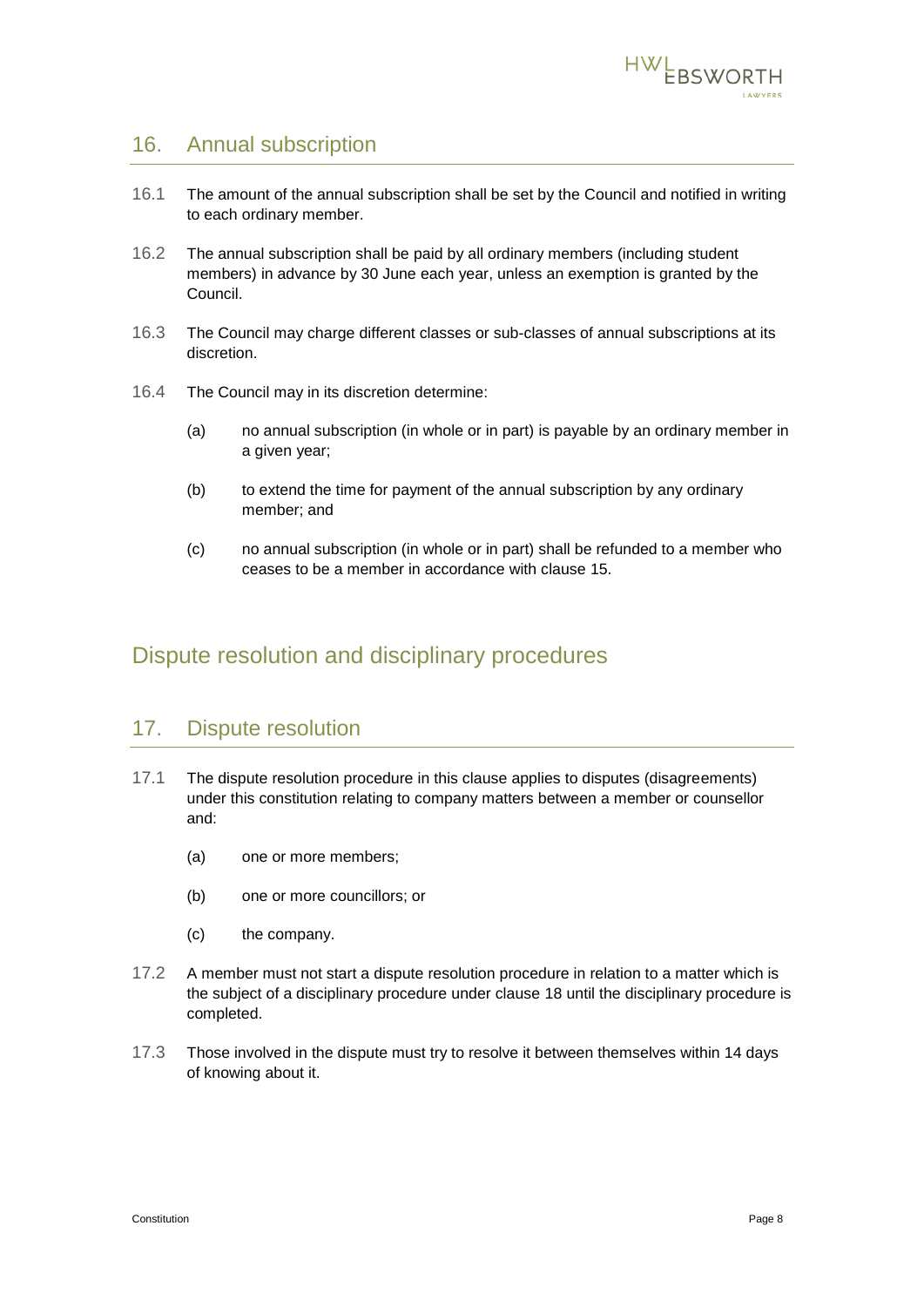

- 17.4 If those involved in the dispute do not resolve it under clause [17.3,](#page-9-1) they must within 10 days:
	- (a) tell the councillors about the dispute in writing;
	- (b) agree or request that a mediator be appointed; and
	- (c) attempt in good faith to settle the dispute by mediation.
- <span id="page-10-1"></span>17.5 The mediator must:
	- (a) be chosen by agreement of those involved; or
	- (b) where those involved do not agree:
		- (i) for disputes between members, a person chosen by the councillors; or
		- (ii) for other disputes, a person chosen by either the Commissioner of the Australian Charities and Not-for-profits Commission or the president of the law institute or society in the state or territory in which the company has its registered office.
- 17.6 A mediator chosen by the councillors under clause [1.1\(b\)\(i\):](#page-10-1)
	- (a) may be a member or former member of the company;
	- (b) must not have a personal interest in the dispute; and
	- (c) must not be biased towards or against anyone involved in the dispute.
- 17.7 When conducting the mediation, the mediator must:
	- (a) allow those involved a reasonable chance to be heard;
	- (b) allow those involved a reasonable chance to review any written statements;
	- (c) ensure that those involved are given natural justice; and
	- (d) not make a decision on the dispute.

#### <span id="page-10-0"></span>18. Disciplining members

- <span id="page-10-2"></span>18.1 In accordance with this clause, the councillors may resolve to warn, suspend or expel a member from the company if the councillors consider that:
	- (a) the member has breached this constitution; or
	- (b) the member's behaviour is causing, has caused, or is likely to cause harm to the company, including damage to the reputation and standing of the company.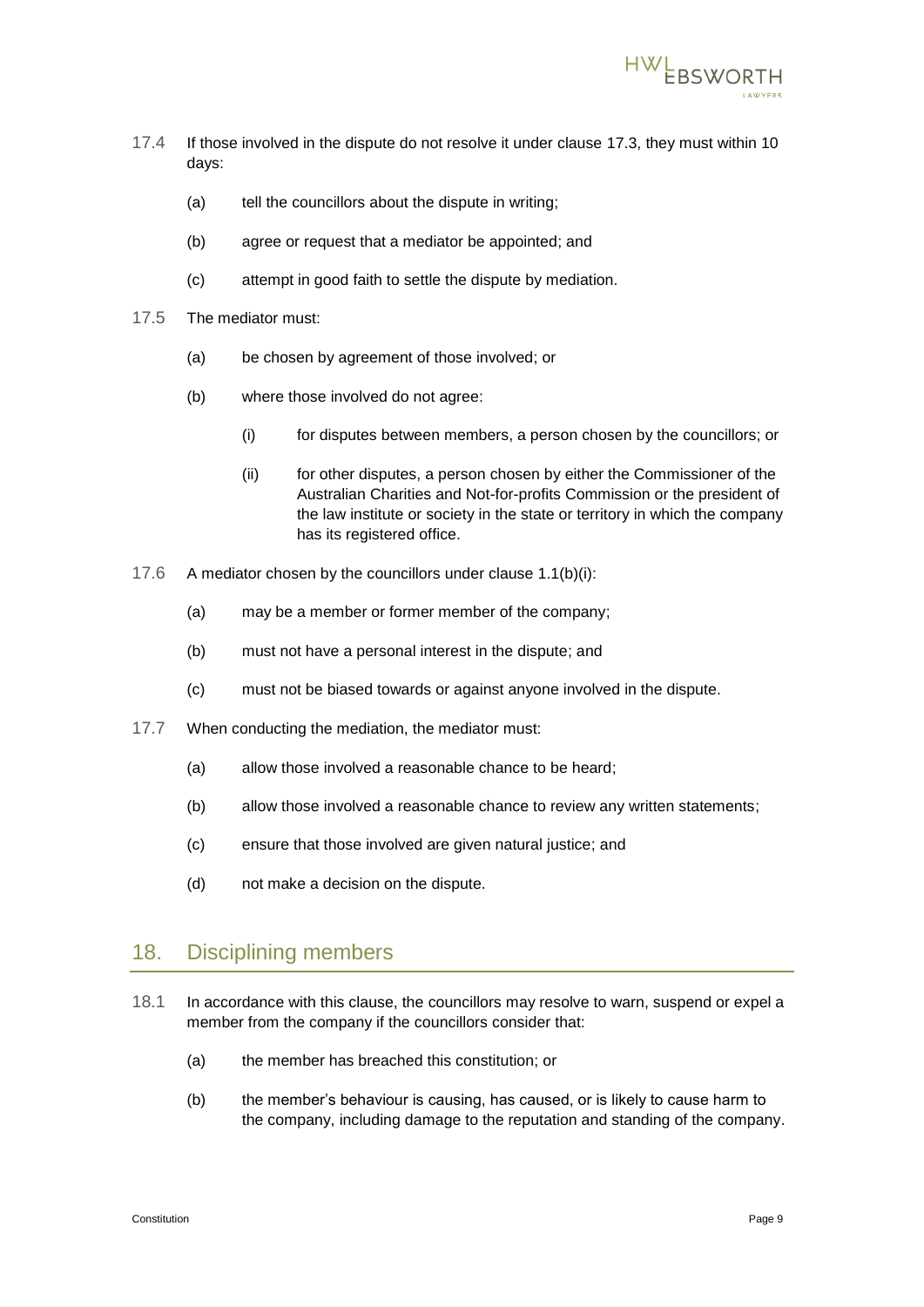

- 18.2 At least 14 days before the councillors' meeting at which a resolution under clause [18.1](#page-10-2) will be considered, the secretary must notify the member in writing:
	- (a) that the councillors are considering a resolution to warn, suspend or expel the member;
	- (b) that this resolution will be considered at a councillors' meeting and the date of that meeting;
	- (c) what the member is said to have done or not done;
	- (d) the nature of the resolution that has been proposed; and
	- (e) that the member may provide an explanation to the councillors, and details of how to do so.
- <span id="page-11-0"></span>18.3 Before the councillors pass any resolution under clause [18.1](#page-10-2) the member must be given a chance to explain or defend themselves by:
	- (a) sending the councillors a written explanation before that councillors' meeting; and / or
	- (b) speaking at the meeting.
- <span id="page-11-1"></span>18.4 After considering any explanation under clause [18.3,](#page-11-0) the councillors may:
	- (a) take no further action;
	- (b) warn the member;
	- (c) suspend the member's rights as a member for a period of no more than 12 months;
	- (d) expel the member;
	- (e) refer the decision to an unbiased, independent person on conditions that the councillors consider appropriate (however, the person can only make a decision that the councillors could have made under this clause); or
	- (f) require the matter to be determined at a general meeting.
- 18.5 The councillors cannot fine a member.
- 18.6 The secretary must give written notice to the member of the decision under clause [18.4](#page-11-1) as soon as possible.
- 18.7 Disciplinary procedures must be completed as soon as reasonably practical.
- 18.8 There will be no liability for any loss or injury suffered by the member as a result of any decision made in good faith under this clause.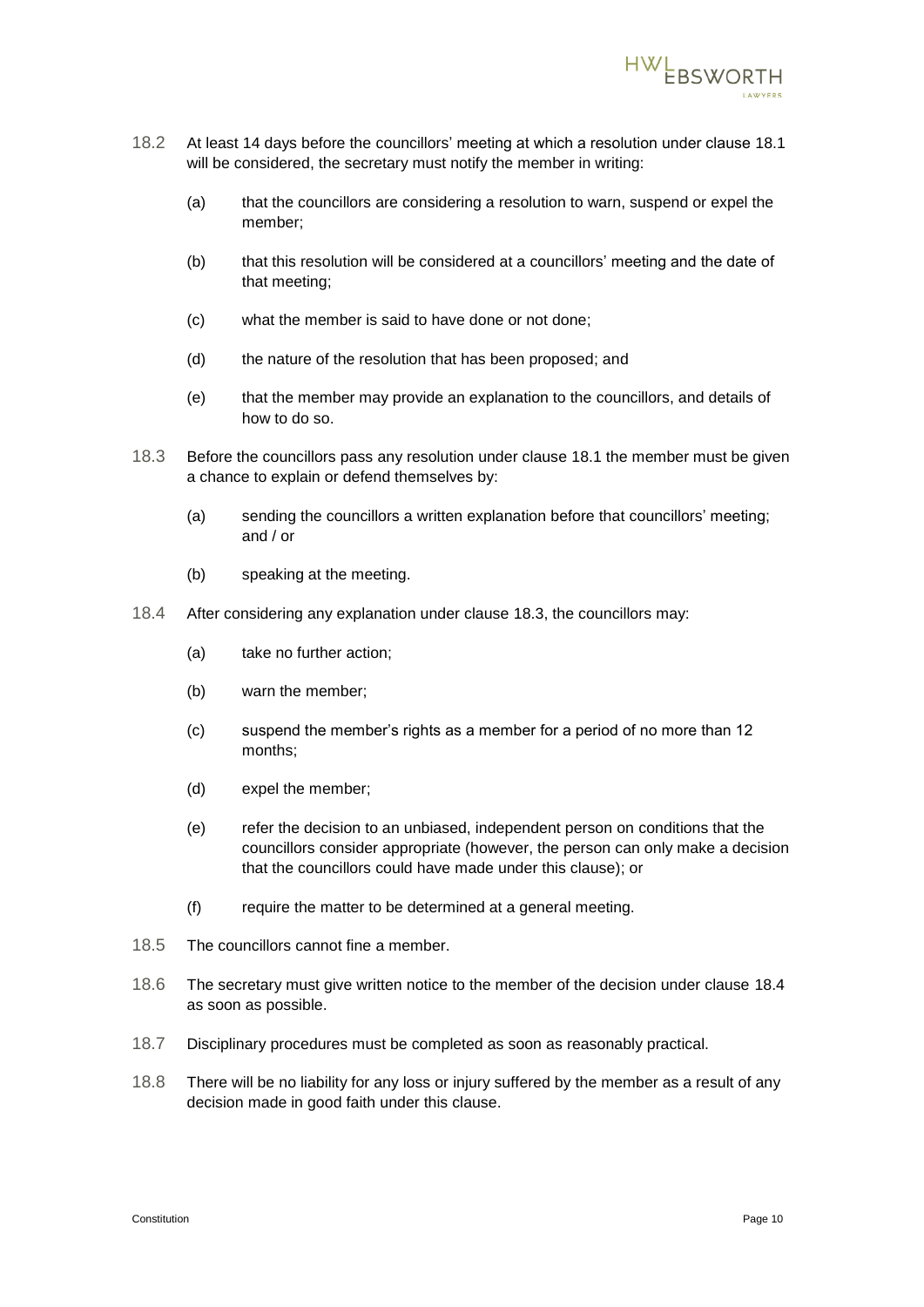

## <span id="page-12-0"></span>General meetings of members

#### 19. General meetings called by councillors

- 19.1 The councillors may call a general meeting.
- <span id="page-12-1"></span>19.2 If members with at least 5% of the votes that may be cast at a general meeting make a written request to the company for a general meeting to be held, the councillors must:
	- (a) within 28 days of the members' request, give all members notice of a general meeting; and
	- (b) hold the general meeting within 2 months of the members' request.
- 19.3 The percentage of votes that members have (in clause [19.2\)](#page-12-1) is to be worked out as at midnight before the members request the meeting.
- 19.4 The members who make the request for a general meeting must:
	- (a) state in the request any resolution to be proposed at the meeting;
	- (b) sign the request; and
	- (c) give the request to the company.
- 19.5 Separate copies of a document setting out the request may be signed by members if the wording of the request is the same in each copy.

## 20. General meetings called by members

- <span id="page-12-2"></span>20.1 If the councillors do not call the meeting within 28 days of being requested under clause [19.2,](#page-12-1) 50% or more of the members who made the request may call and arrange to hold a general meeting.
- 20.2 To call and hold a meeting under clause [20.1](#page-12-2) the members must:
	- (a) as far as possible, follow the procedures for general meetings set out in this constitution;
	- (b) call the meeting using the list of members on the company's member register, which the company must provide to the members making the request at no cost; and
	- (c) hold the general meeting within three months after the request was given to the company.
- 20.3 The company must pay the members who request the general meeting any reasonable expenses they incur because the councillors did not call and hold the meeting.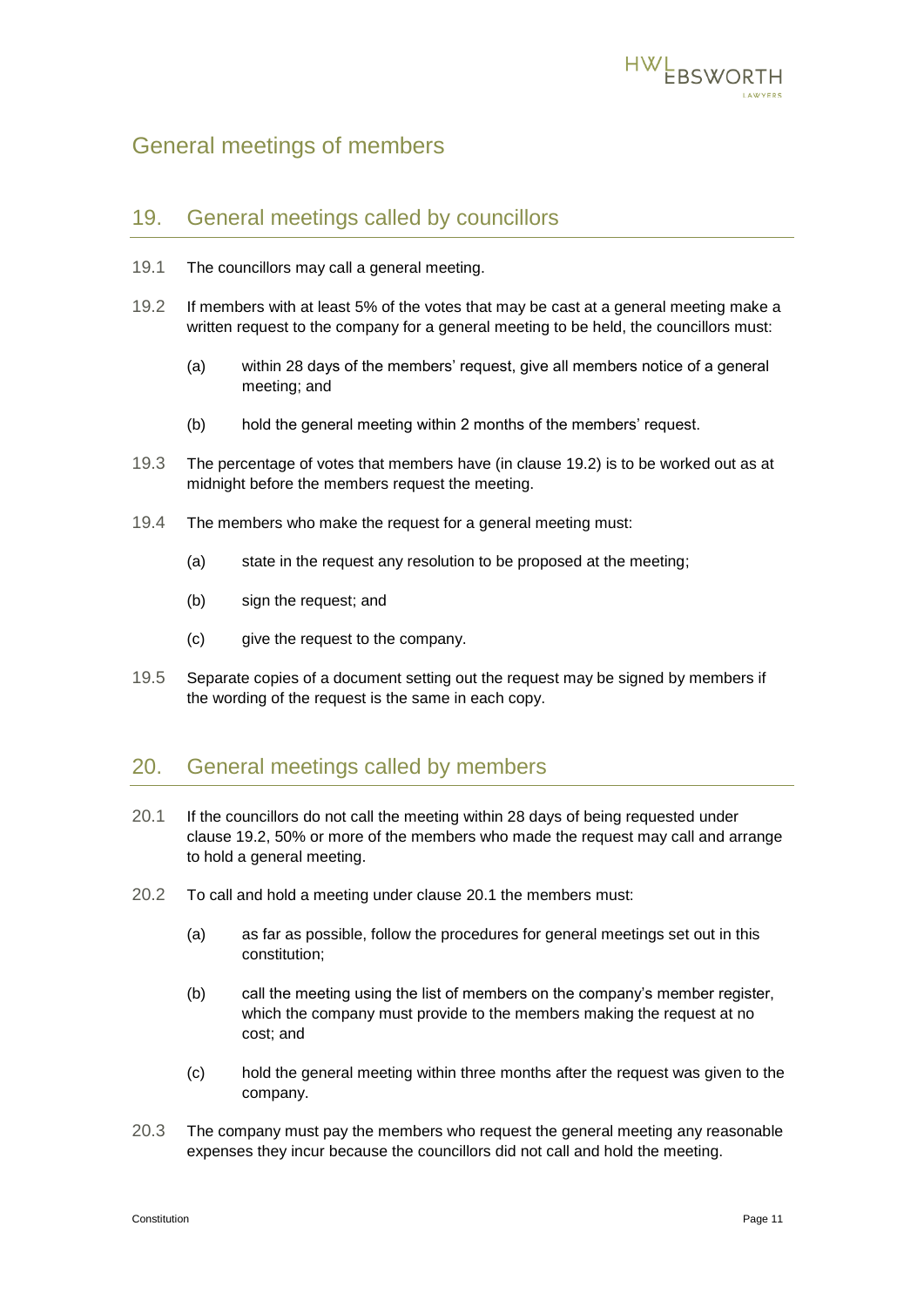

## 21. Annual general meeting

- <span id="page-13-0"></span>21.1 A general meeting, called the annual general meeting, must be held:
	- (a) within 18 months after registration of the company; and
	- (b) after the first annual general meeting, at least once in every calendar year.
- 21.2 Even if these items are not set out in the notice of meeting, the business of an annual general meeting may include:
	- (a) a review of the company's activities;
	- (b) a review of the company's finances;
	- (c) any auditor's report;
	- (d) the election of councillors; and
	- (e) the appointment and payment of auditors, if any.
- 21.3 Before or at the annual general meeting, the councillors must give information to the members on the company's activities and finances during the period since the last annual general meeting.
- 21.4 The chairperson of the annual general meeting must give members as a whole a reasonable opportunity at the meeting to ask questions or make comments about the management of the company.

#### 22. Notice of general meetings

- 22.1 Notice of a general meeting must be given to:
	- (a) each member entitled to vote at the meeting;
	- (b) each councillor; and
	- (c) the auditor (if any).
- 22.2 Notice of a general meeting must be provided in writing at least 28 days before the meeting.
- 22.3 Subject to clause [22.4,](#page-14-0) notice of a meeting may be provided less than 28 days before the meeting if:
	- (a) for an annual general meeting, all the members entitled to attend and vote at the annual general meeting agree beforehand; or
	- (b) for any other general meeting, members with at least 95% of the votes that may be cast at the meeting agree beforehand.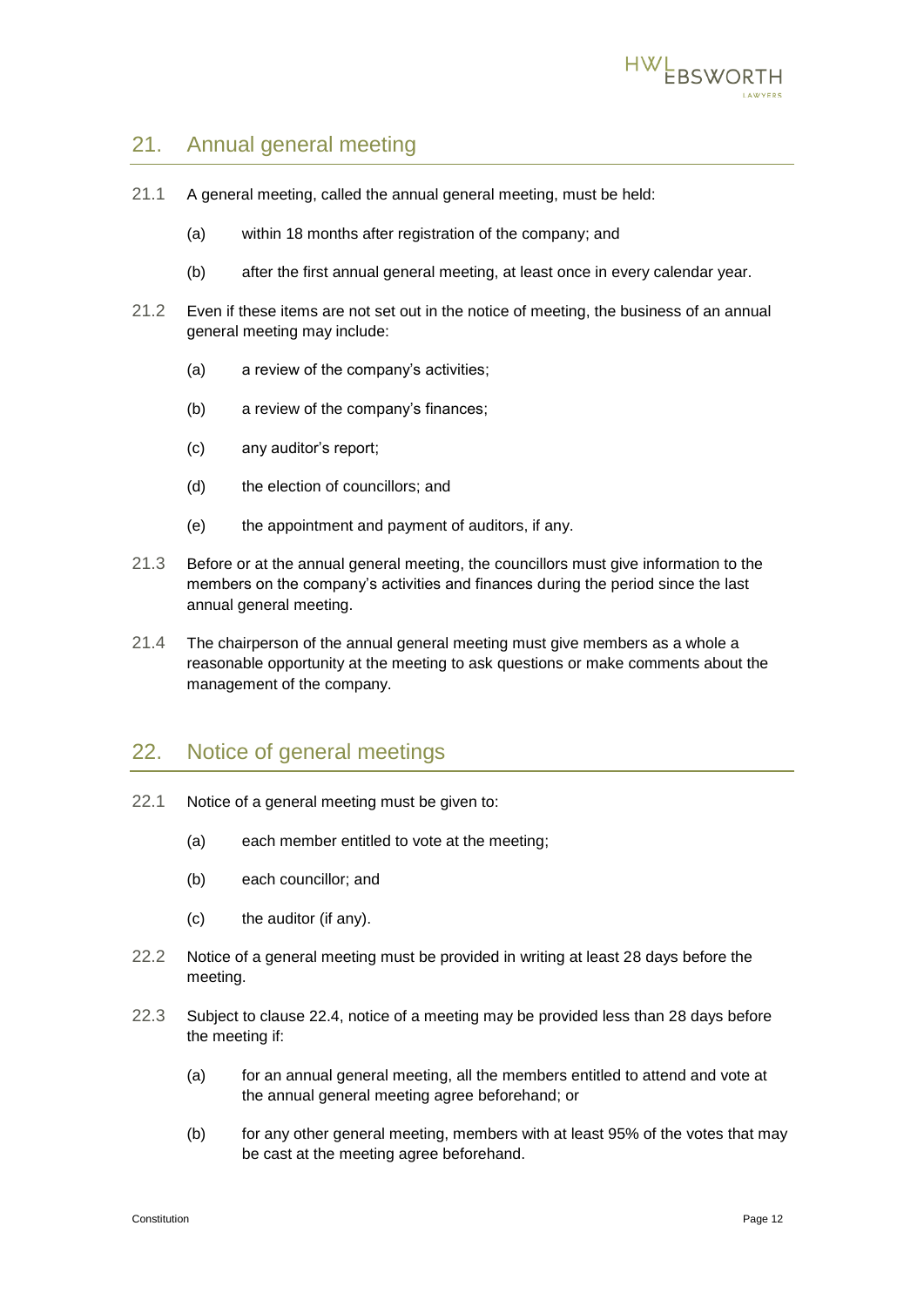

- <span id="page-14-0"></span>22.4 Notice of a meeting cannot be provided less than 28 days before the meeting if a resolution will be moved to:
	- (a) remove a councillor;
	- (b) appoint a councillor in order to replace a councillor who was removed; or
	- (c) remove an auditor.
- <span id="page-14-2"></span><span id="page-14-1"></span>22.5 Notice of a general meeting must include:
	- (a) the place, date and time for the meeting (and if the meeting is to be held in two or more places, the technology that will be used to facilitate this);
	- (b) the general nature of the meeting's business;
	- (c) if applicable, that a special resolution is to be proposed and the words of the proposed resolution;
	- (d) a statement that members have the right to appoint proxies and that, if a member appoints a proxy:
		- (i) the proxy does not need to be a member of the company;
		- (ii) the proxy form must be delivered to the company at its registered address or the address (including an electronic address) specified in the notice of the meeting; and
		- (iii) the proxy form must be delivered to the company at least 48 hours before the meeting.
- 22.6 If a general meeting is adjourned (put off) for one month or more, the members must be given new notice of the resumed meeting.

#### 23. Quorum at general meetings

- 23.1 For a general meeting to be held, at least 10 ordinary members who are not also councillors (a quorum) must be present (in person, by agreed electronic communication, by proxy or by representative) for the whole meeting. When determining whether a quorum is present, a person may only be counted once (even if that person is a representative or proxy of more than one member).
- 23.2 No business may be conducted at a general meeting if a quorum is not present.
- 23.3 If there is no quorum present within 30 minutes after the starting time stated in the notice of general meeting, the general meeting is adjourned to the date, time and place that the chairperson specifies. If the chairperson does not specify one or more of those things, the meeting is adjourned to:
	- $(a)$  if the date is not specified the same day in the next week;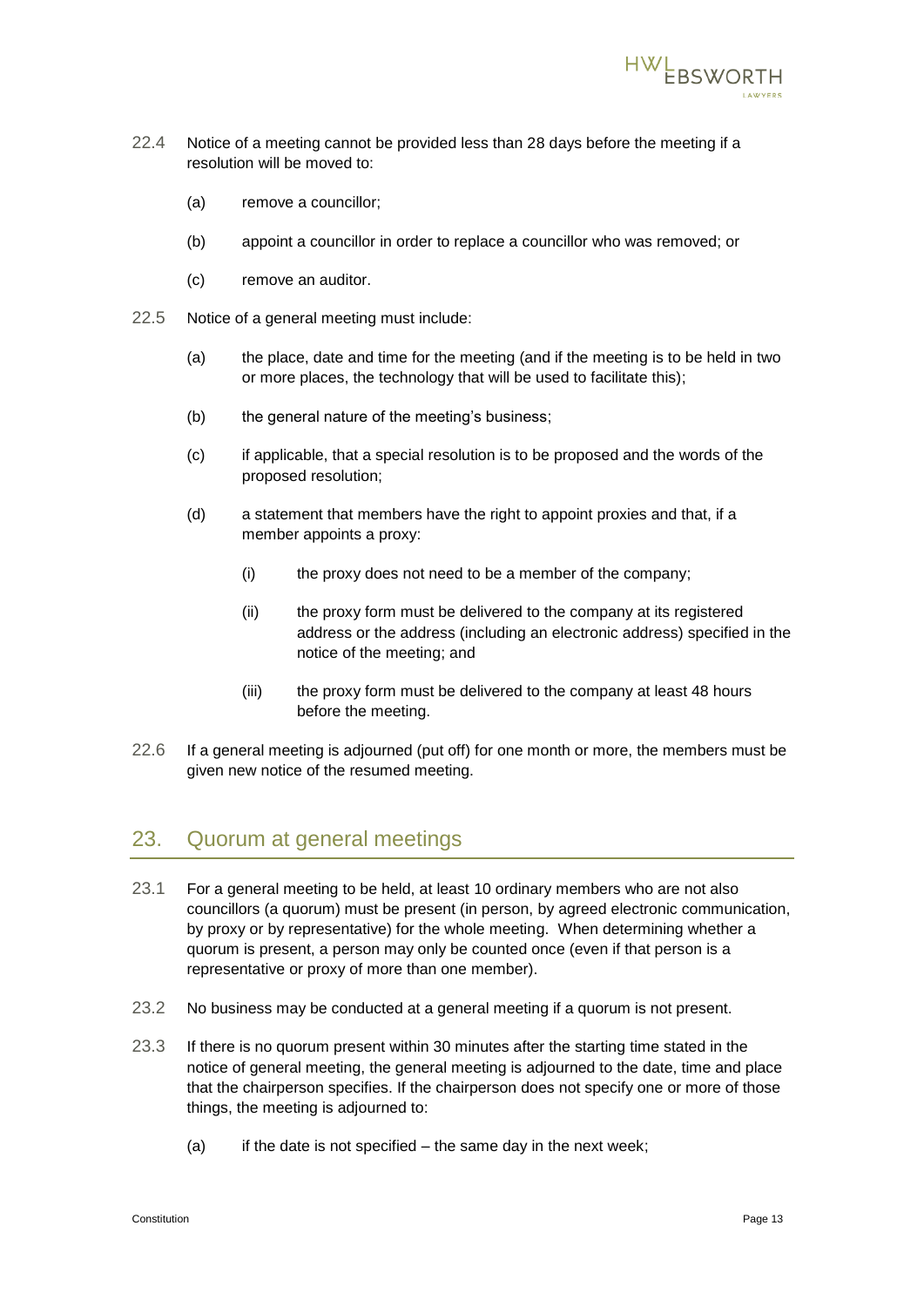

- (b) if the time is not specified the same time; and
- $(c)$  if the place is not specified the same place.
- 23.4 If no quorum is present at the resumed meeting within 30 minutes after the starting time set for that meeting, the meeting may be cancelled.

#### 24. Auditor's right to attend meetings

- 24.1 The auditor (if any) is entitled to attend any general meeting and to be heard by the members on any part of the business of the meeting that concerns the auditor in the capacity of auditor.
- 24.2 The company must give the auditor (if any) any communications relating to the general meeting that a member of the company is entitled to receive.

#### <span id="page-15-0"></span>25. Representatives of members

- 25.1 An incorporated member may appoint as a representative:
	- (a) one individual to represent the member at meetings and to sign circular resolutions under clause [32;](#page-18-1) and
	- (b) the same individual or another individual for the purpose of being appointed or elected as a councillor.
- 25.2 The appointment of a representative by a member must:
	- (a) be in writing;
	- (b) include the name of the representative;
	- (c) be signed on behalf of the member; and
	- (d) be given to the company or, for representation at a meeting, be given to the chairperson before the meeting starts.
- 25.3 A representative has all the rights of a member relevant to the purposes of the appointment as a representative.
- 25.4 The appointment may be standing (ongoing).

#### 26. Using technology to hold meetings

26.1 The company may hold a general meeting at two or more venues using any technology that gives the members as a whole a reasonable opportunity to participate, including to hear and be heard.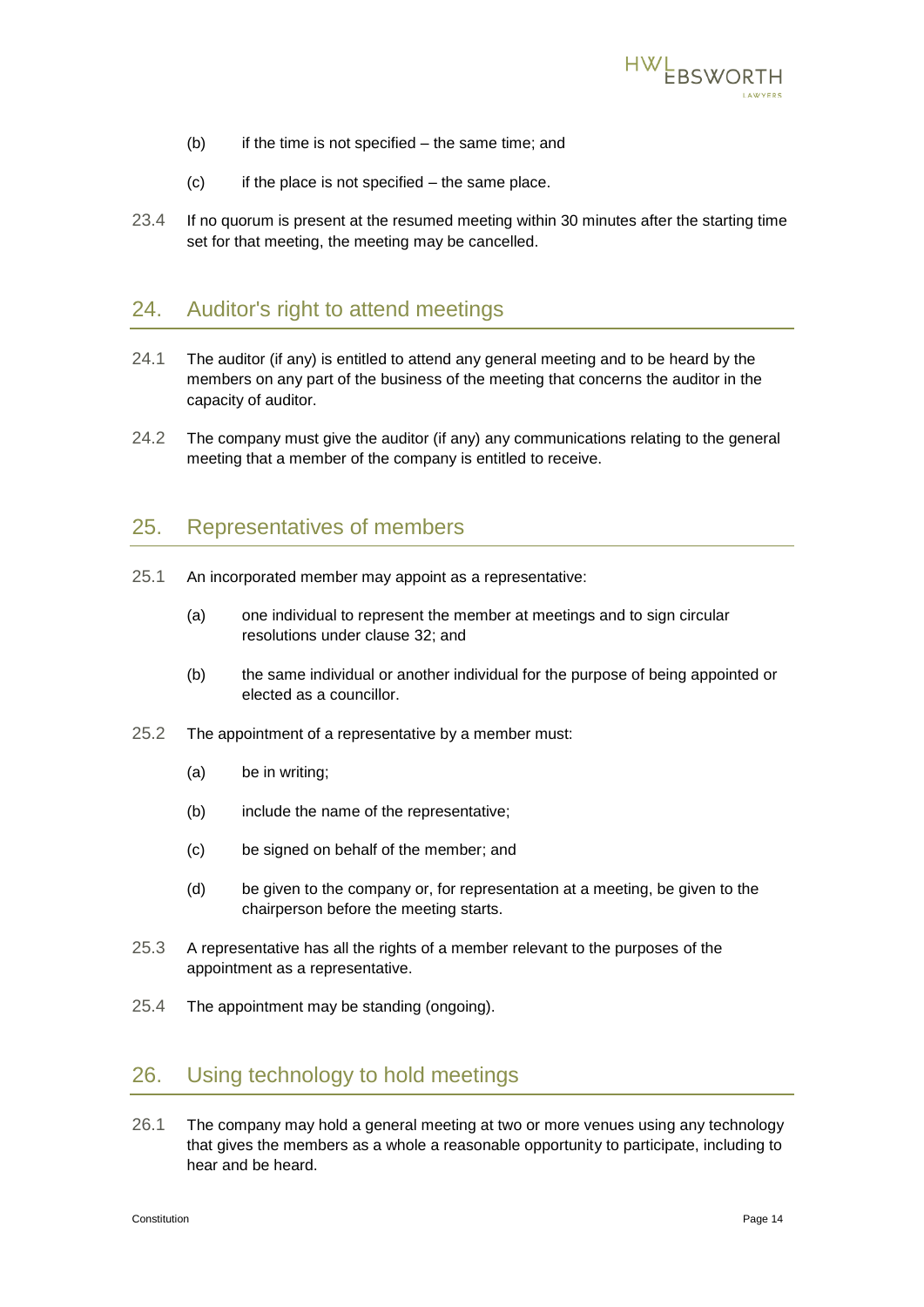

26.2 Anyone using this technology is taken to be present in person at the meeting.

## 27. Chairperson for general meetings

- 27.1 The elected president shall preside as chairperson at each general meeting.
- <span id="page-16-3"></span>27.2 The members present and entitled to vote at a general meeting may choose a councillor or member to be the chairperson for that meeting if:
	- (a) there is no elected president; or
	- (b) the elected president is not present within fifteen (15) minutes after the starting time set for the meeting; or
	- (c) the elected president is present but says they do not wish to act as chairperson of the meeting.

#### 28. Role of the chairperson

- 28.1 The chairperson is responsible for the conduct of the general meeting, and for this purpose must give members a reasonable opportunity to make comments and ask questions (including to the auditor (if any)).
- 28.2 In the case of an equality of votes, the chairperson shall be entitled to a second or casting vote.

#### 29. Adjournment of meetings

- 29.1 If a quorum is present, a general meeting must be adjourned if a majority of members present direct the chairperson to adjourn it.
- 29.2 Only unfinished business may be dealt with at a meeting resumed after an adjournment.

## <span id="page-16-2"></span>30. Members' resolutions and statements

- <span id="page-16-1"></span><span id="page-16-0"></span>30.1 Members with at least 5% of the votes that may be cast on a resolution may give:
	- (a) written notice to the company of a resolution they propose to move at a general meeting (members' resolution); and / or
	- (b) a written request to the company that the company give all of its members a statement about a proposed resolution or any other matter that may properly be considered at a general meeting (members' statement).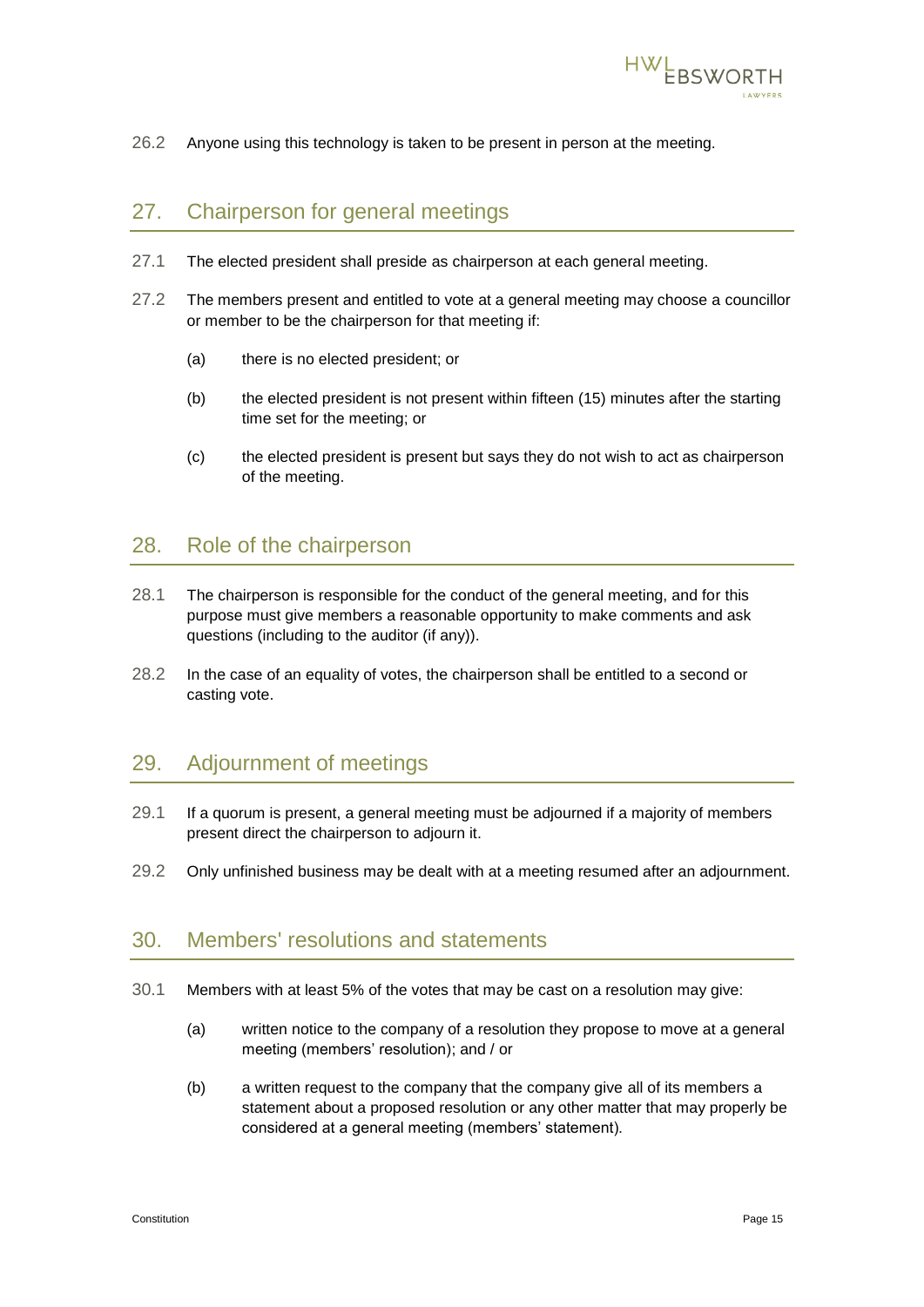

- 30.2 A notice of a members' resolution must set out the wording of the proposed resolution and be signed by the members proposing the resolution.
- 30.3 A request to distribute a members' statement must set out the statement to be distributed and be signed by the members making the request.
- 30.4 Separate copies of a document setting out the notice or request may be signed by members if the wording is the same in each copy.
- 30.5 The percentage of votes that members have (as described in clause [30.1\)](#page-16-0) is to be worked out as at midnight before the request or notice is given to the company.
- 30.6 If the company has been given notice of a members' resolution under clause [\(a\)](#page-16-1) the resolution must be considered at the next general meeting held more than two months after the notice is given.
- 30.7 This clause does not limit any other right that a member has to propose a resolution at a general meeting.

## <span id="page-17-1"></span>31. Company must give notice of proposed resolution or distribute statement

- <span id="page-17-0"></span>31.1 If the company has been given a notice or request under clause [30:](#page-16-2)
	- (a) in time to send the notice of proposed members' resolution or a copy of the members' statement to members with a notice of meeting, it must do so at the company's cost; or
	- (b) too late to send the notice of proposed members' resolution or a copy of the members' statement to members with a notice of meeting, then the members who proposed the resolution or made the request must pay the expenses reasonably incurred by the company in giving members notice of the proposed members' resolution or a copy of the members' statement. However, at a general meeting, the members may pass a resolution that the company will pay these expenses.
- 31.2 The company does not need to send the notice of proposed members' resolution or a copy of the members' statement to members if:
	- (a) it is more than 1000 words long;
	- (b) the councillors consider it may be defamatory;
	- (c) clause [1.1\(b\)](#page-17-0) applies, and the members who proposed the resolution or made the request have not paid the company enough money to cover the cost of sending the notice of the proposed members' resolution or a copy of the members' statement to members; or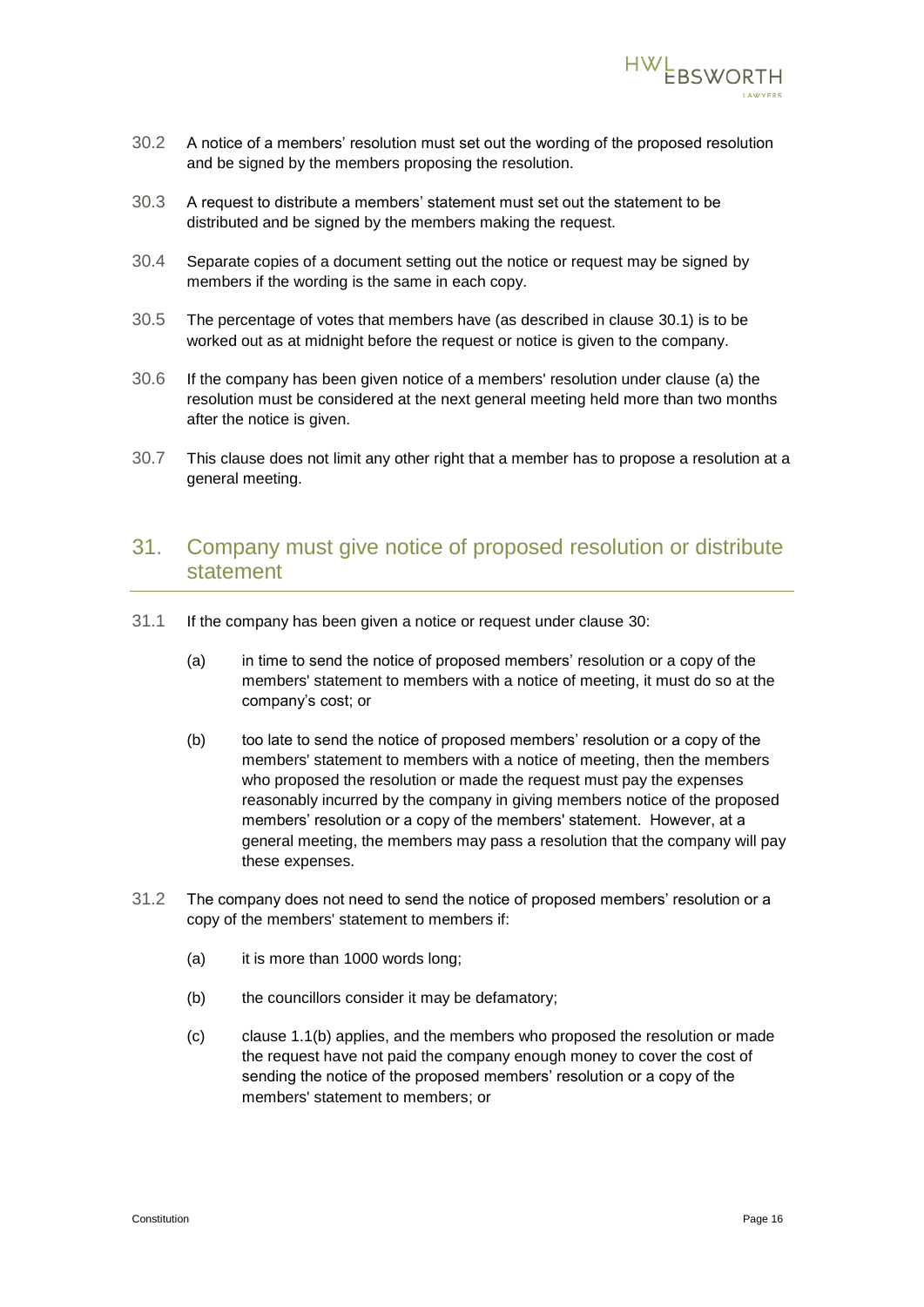

(d) in the case of a proposed members' resolution, the resolution does not relate to a matter that may be properly considered at a general meeting or is otherwise not a valid resolution able to be put to the members.

#### <span id="page-18-1"></span>32. Circular resolutions of members

- 32.1 Subject to clause [32.3,](#page-18-2) the councillors may put a resolution to the members to pass a resolution without a general meeting being held (a circular resolution).
- 32.2 The councillors must notify the auditor (if any) as soon as possible that a circular resolution has or will be put to members, and set out the wording of the resolution.
- <span id="page-18-2"></span>32.3 Circular resolutions cannot be used:
	- (a) for a resolution to remove an auditor, appoint a councillor or remove a councillor;
	- (b) for passing a special resolution; or
	- (c) where the Corporations Act or this constitution requires a meeting to be held.
- 32.4 A circular resolution is passed if all the members entitled to vote on the resolution sign or agree to the circular resolution, in the manner set out in clause [32.5](#page-18-3) or clause [32.6.](#page-18-4)
- <span id="page-18-3"></span>32.5 Members may sign:
	- (a) a single document setting out the circular resolution and containing a statement that they agree to the resolution; or
	- (b) separate copies of that document, as long as the wording is the same in each copy.
- <span id="page-18-4"></span>32.6 The company may send a circular resolution by email to members and members may agree by sending a reply email to that effect, including the text of the resolution in their reply.

<span id="page-18-0"></span>Voting at general meetings

#### 33. How many votes a member has

Each member has one vote.

## 34. Challenge to member's right to vote

<span id="page-18-5"></span>34.1 A member or the chairperson may only challenge a person's right to vote at a general meeting at that meeting.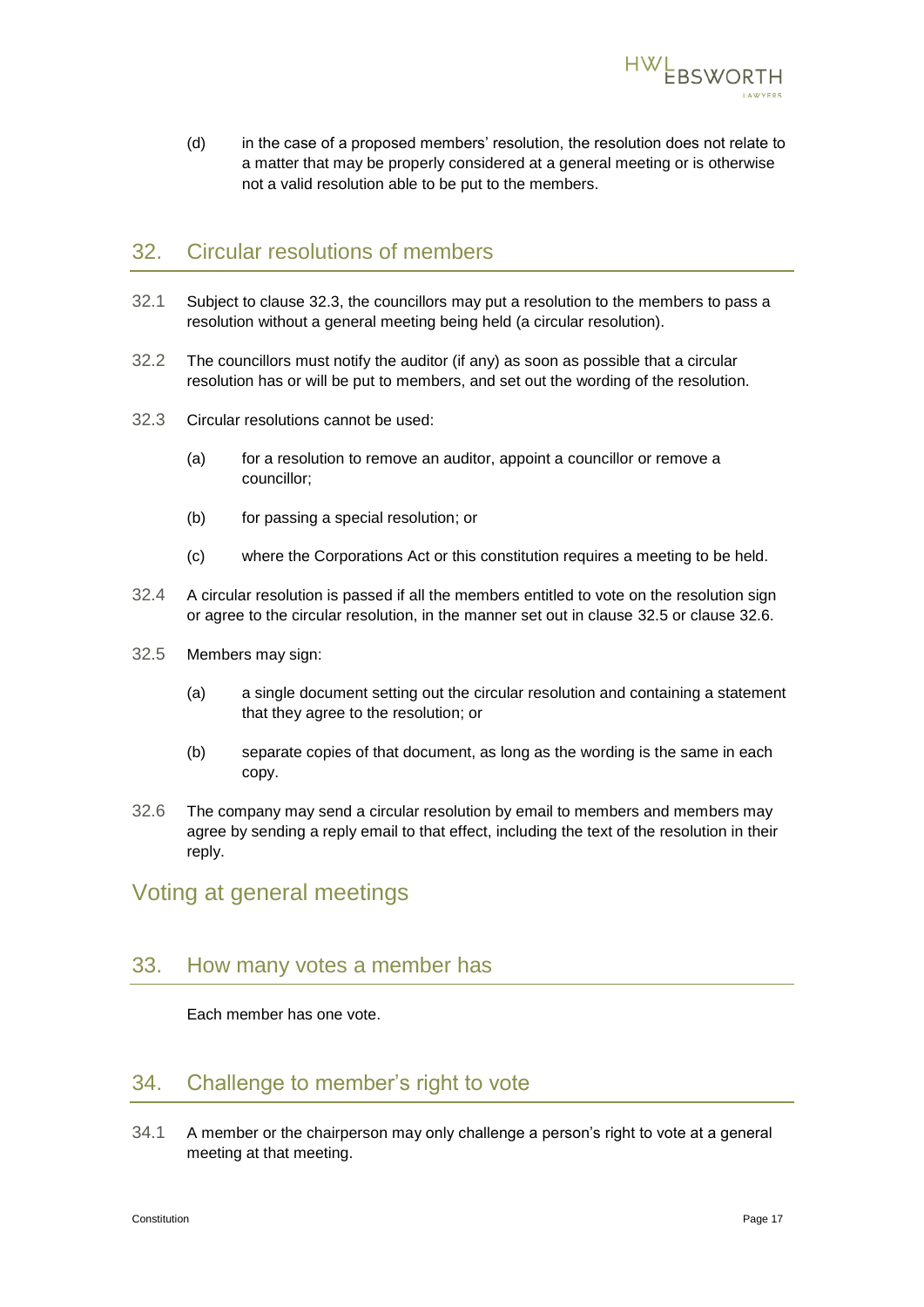

34.2 If a challenge is made under clause [34.1,](#page-18-5) the chairperson must decide whether or not the person may vote. The chairperson's decision is final.

#### 35. How voting is carried out

- 35.1 Voting must be conducted and decided by:
	- (a) a show of hands (whether electronically or in person);
	- (b) a vote in writing; or
	- (c) another method chosen by the chairperson that is fair and reasonable in the circumstances.
- 35.2 Before a vote is taken, the chairperson must state whether any proxy votes have been received and, if so, how the proxy votes will be cast.
- 35.3 On a show of hands, the chairperson's decision is conclusive evidence of the result of the vote.
- 35.4 The chairperson and the meeting minutes do not need to state the number or proportion of the votes recorded in favour or against on a show of hands.

#### 36. When and how a vote in writing must be held

- <span id="page-19-1"></span>36.1 A vote in writing may be demanded on any resolution instead of or after a vote by a show of hands (electronically or in person) by:
	- (a) at least five members present;
	- (b) members present with at least 5% of the votes that may be passed on the resolution on the vote in writing (worked out as at the midnight before the vote in writing is demanded); or
	- (c) the chairperson.
- 36.2 A vote in writing must be taken when and how the chairperson directs, unless clause [36.3](#page-19-0) applies.
- <span id="page-19-0"></span>36.3 A vote in writing must be held immediately if it is demanded under clause [36.1:](#page-19-1)
	- (a) for the election of a chairperson under clause [27.2;](#page-16-3) or
	- (b) to decide whether to adjourn the meeting.
- 36.4 A demand for a vote in writing may be withdrawn.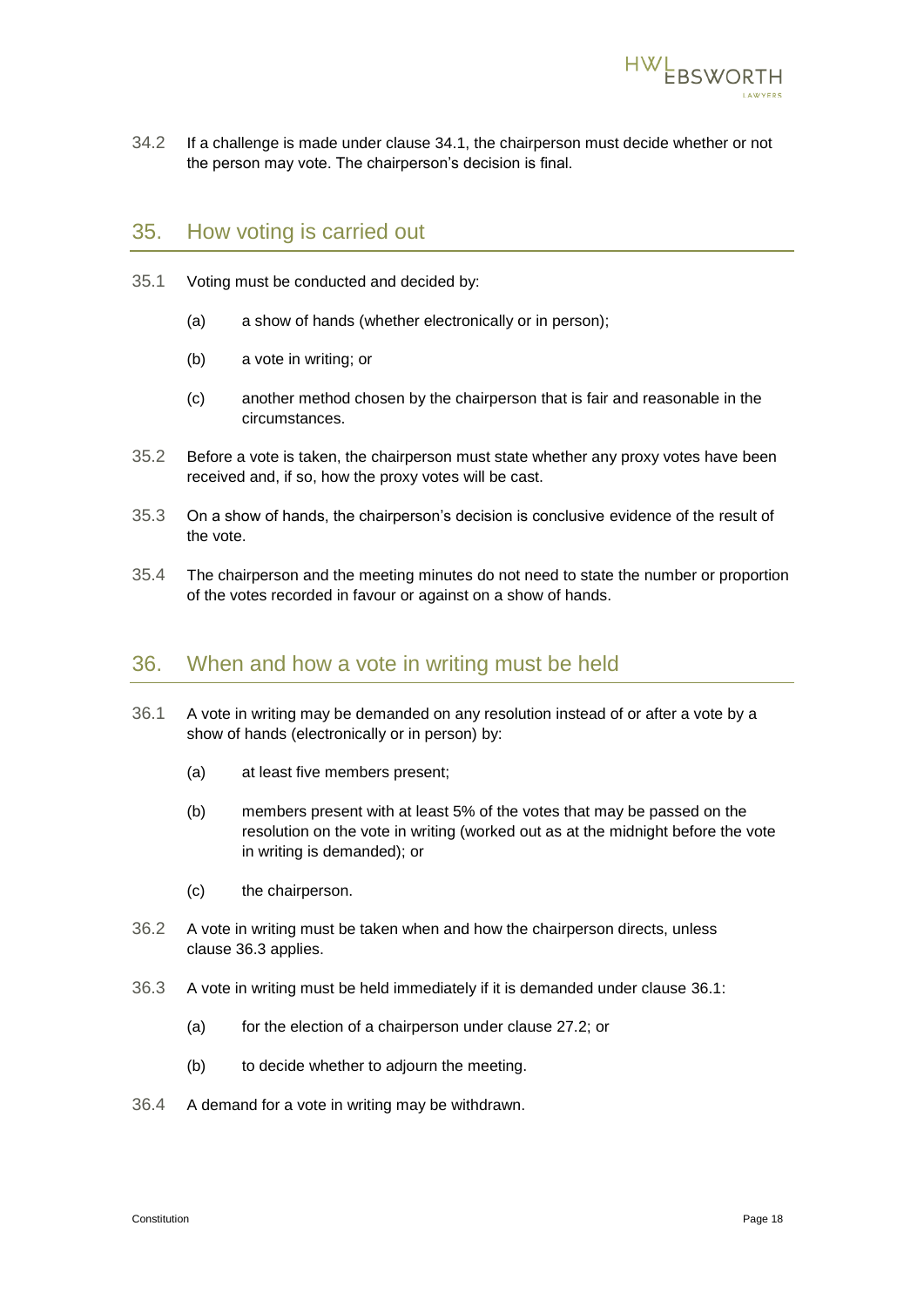

## 37. Appointment of proxy

- 37.1 A member may appoint a proxy to attend and vote at a general meeting on their behalf.
- 37.2 A proxy does not need to be a member.
- 37.3 A proxy appointed to attend and vote for a member has the same rights as the member to:
	- (a) speak at the meeting;
	- (b) vote in a vote in writing (but only to the extent allowed by the appointment); and
	- (c) join in to demand a vote in writing under clause [36.1.](#page-19-1)
- 37.4 An appointment of proxy (proxy form) must be signed by the member appointing the proxy and must contain:
	- (a) the member's name and address;
	- (b) the company's name;
	- (c) the proxy's name or the name of the office held by the proxy; and
	- (d) the meeting(s) at which the appointment may be used.
- 37.5 The instrument appointing a proxy may be in a common or usual form.
- 37.6 A proxy appointment may be standing (ongoing).
- <span id="page-20-0"></span>37.7 Proxy forms must be received by the company at the address stated in the notice under clause [1.1\(d\)](#page-14-1) or at the company's registered address at least 48 hours before a meeting.
- 37.8 A proxy does not have the authority to speak and vote for a member at a meeting while the member is at the meeting.
- 37.9 Unless the company receives written notice before the start or resumption of a general meeting at which a proxy votes, a vote cast by the proxy is valid even if, before the proxy votes, the appointing member:
	- (a) dies;
	- (b) is mentally incapacitated;
	- (c) revokes the proxy's appointment; or
	- (d) revokes the authority of a representative or agent who appointed the proxy.
- 37.10 A proxy appointment may specify the way the proxy must vote on a particular resolution.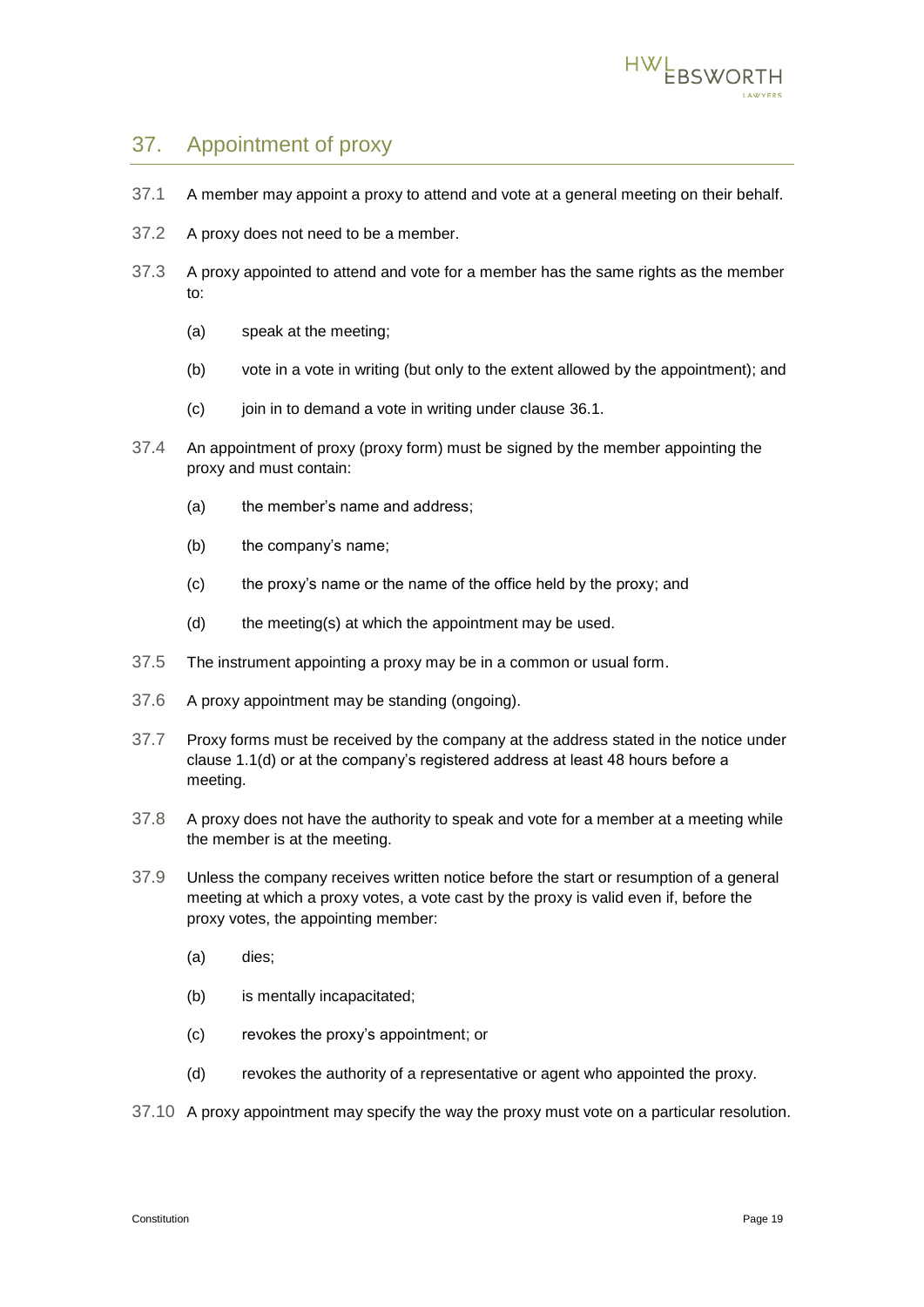

#### 38. Voting by proxy

- 38.1 A proxy is not entitled to vote on a show of hands (but this does not prevent a member appointed as a proxy from voting as a member on a show of hands).
- 38.2 When a vote in writing is held, a proxy:
	- (a) does not need to vote, unless the proxy appointment specifies the way they must vote;
	- (b) if the way they must vote is specified on the proxy form, must vote that way; and
	- (c) if the proxy is also a member or holds more than one proxy, may cast the votes held in different ways.

## <span id="page-21-0"></span>**Councillors**

#### 39. Number of councillors

The company must have at least four (4) and no more than ten (10) councillors who are elected by the membership.

#### 40. Election and appointment of councillors

- 40.1 The initial councillors are the people who have agreed to act as councillors and who are named as proposed councillors in the application for registration of the company.
- 40.2 Apart from the initial councillors the members may elect a councillor at a general meeting.
- 40.3 A list of the candidates nominated for election to the position of councillor (in alphabetical order) must be provided in writing to all members of the company at least twenty-eight (28) days before the date of the election.
- 40.4 An election will be held every two years, for five of the ten positions, with the remaining five positions to be elected at the subsequent election.
- 40.5 The election must be held prior to the annual general meeting held in the year of the election.
- 40.6 Each of the councillors must be appointed by a separate resolution, unless:
	- (a) the members present have first passed a resolution that the appointments may be voted on together; and
	- (b) no votes were cast against that resolution.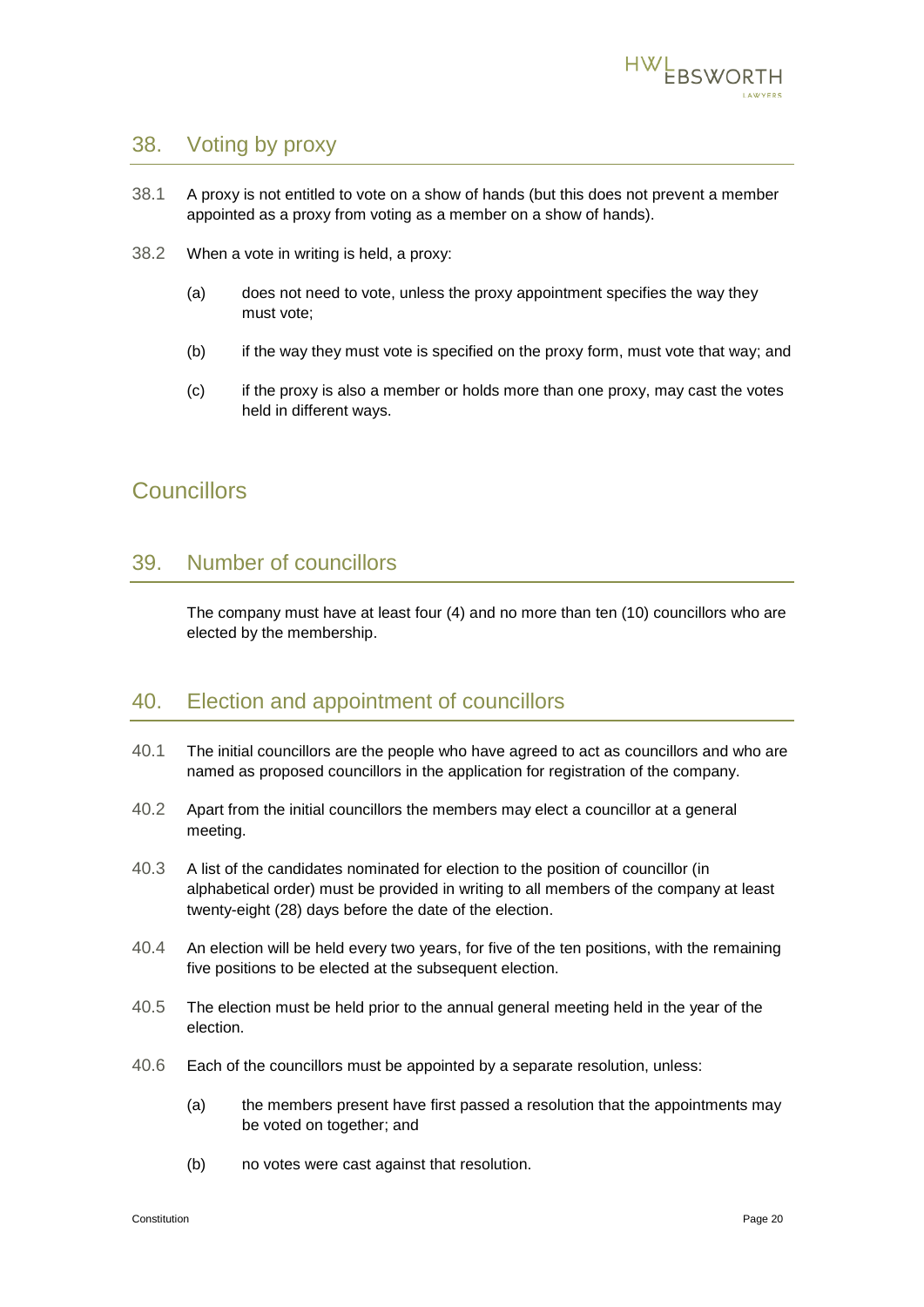

- 40.7 A person is eligible for election as a councillor of the company if they:
	- (a) are a member of the company, or a representative of a member of the company (appointed under clause [25\)](#page-15-0);
	- (b) are nominated in writing by two members or representatives of members entitled to vote (unless the person was previously elected as a councillor at a general meeting and has been a councillor since that meeting);
	- (c) give their nomination to the secretary or their delegate sixty (60) days before the election date;
	- (d) give the company their signed consent to act as a councillor of the company; and
	- (e) are not ineligible to be a councillor under the Corporations Act or the ACNC Act.
- <span id="page-22-0"></span>40.8 The councillors may appoint a person as a councillor to fill a casual vacancy or as an additional councillor if that person:
	- (a) is a member of the company, or a representative of a member of the company (appointed under clause [25\)](#page-15-0);
	- (b) gives the company their signed consent to act as a councillor of the company; and
	- (c) is not ineligible to be a councillor under the Corporations Act or the ACNC Act.
- 40.9 If the number of councillors is reduced to fewer than five or is less than the number required for a quorum, the continuing councillors may act for the purpose of increasing the number of councillors to five (or higher if required for a quorum) or calling a general meeting, but for no other purpose.

## <span id="page-22-2"></span>41. Election of chairperson

- 41.1 The councillors must elect a councillor as the company's President-elect, every two years.
- 41.2 The President-elect will remain as President-elect for two years, then become President for the following two years, and immediate Past-President for the following year.

#### 42. Term of office

- <span id="page-22-1"></span>42.1 At each annual general meeting:
	- (a) any councillor appointed by the councillors to fill a casual vacancy or as an additional councillor must retire unless they have successfully stood for reelection at the election prior to the annual general meeting; and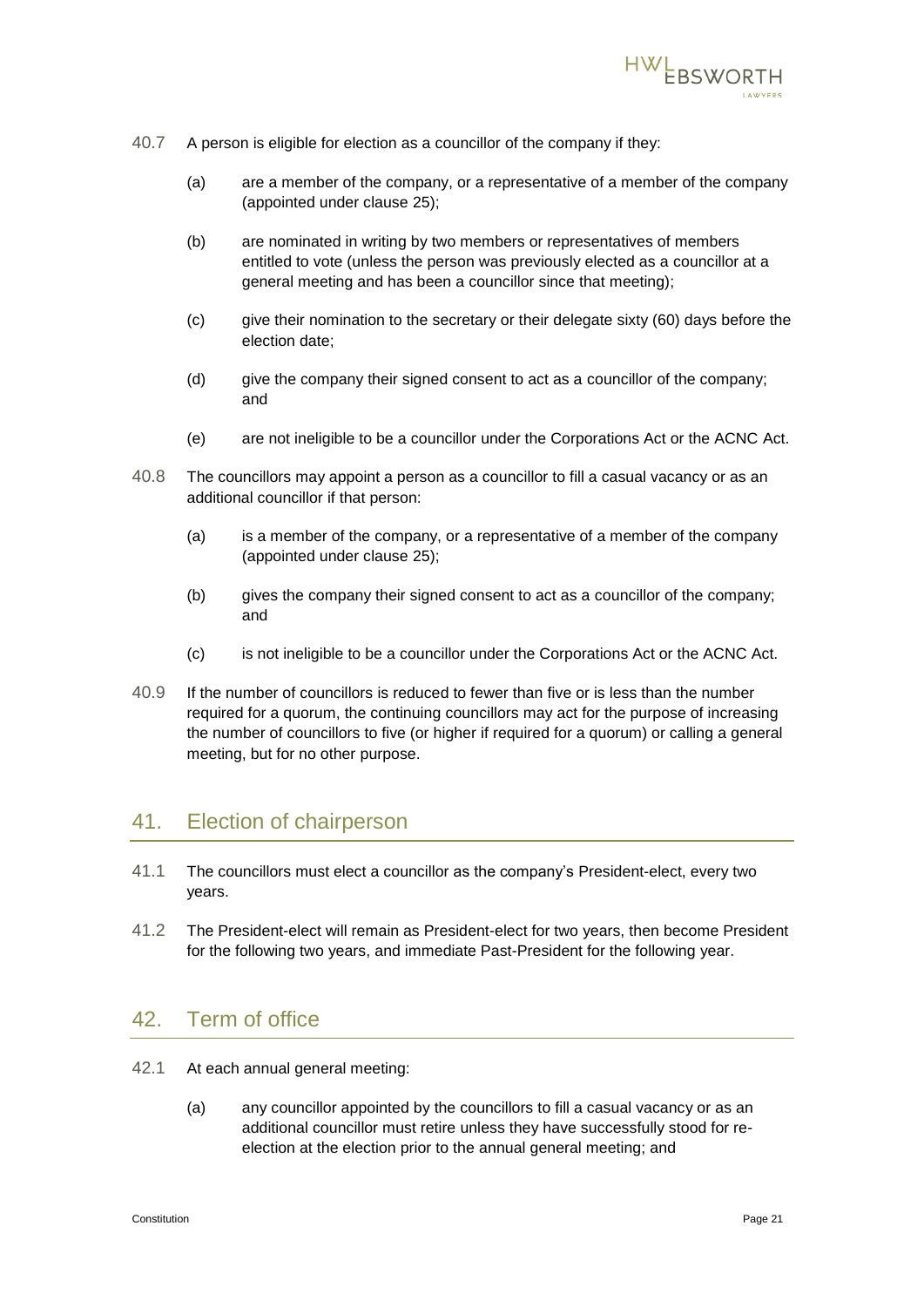

- <span id="page-23-0"></span>(b) any remaining councillors who have held office for a period of four (4) years must retire, unless they have successfully stood for re-election at the election prior to the annual general meeting.
- 42.2 Councillors may stand for election and serve for a maximum of three four-year terms.
- 42.3 Other than a councillor appointed under clause [40.8,](#page-22-0) a councillor's term of office starts at the end of the annual general meeting the year in which they are elected and ends at the end of the annual general meeting at which they retire.
- 42.4 Each councillor must retire at least once every four (4) years, and may stand for reelection subject to clause [42.2.](#page-23-0)
- 42.5 A councillor who retires under clause [42.1](#page-22-1) may nominate for election or re-election, subject to clause [42.2.](#page-23-0)

#### 43. When a Councillor stops being a Councillor

A councillor stops being a councillor if they:

- (a) give written notice of resignation as a councillor to the company;
- (b) die;
- (c) are removed as a councillor by a resolution of the members;
- (d) stop being a member of the company;
- (e) are a representative of a member, and that member stops being a member;
- (f) are a representative of a member, and the member notifies the company that the representative is no longer a representative;
- (g) are absent for three (3) consecutive councillors' meetings without approval from the councillors; or
- (h) become ineligible to be a councillor of the company under the Corporations Act or the ACNC Act.

#### 44. Composition of the Council & office bearers

- 44.1 The councillors of the company are collectively the Council of councillors.
- 44.2 The Council may elect one councillor to each of the following positions:
	- (a) President-elect (see clause [41](#page-22-2) above) the President-elect will remain as President-elect for two years, then become President for the following two years, and immediate Past-President for the following year.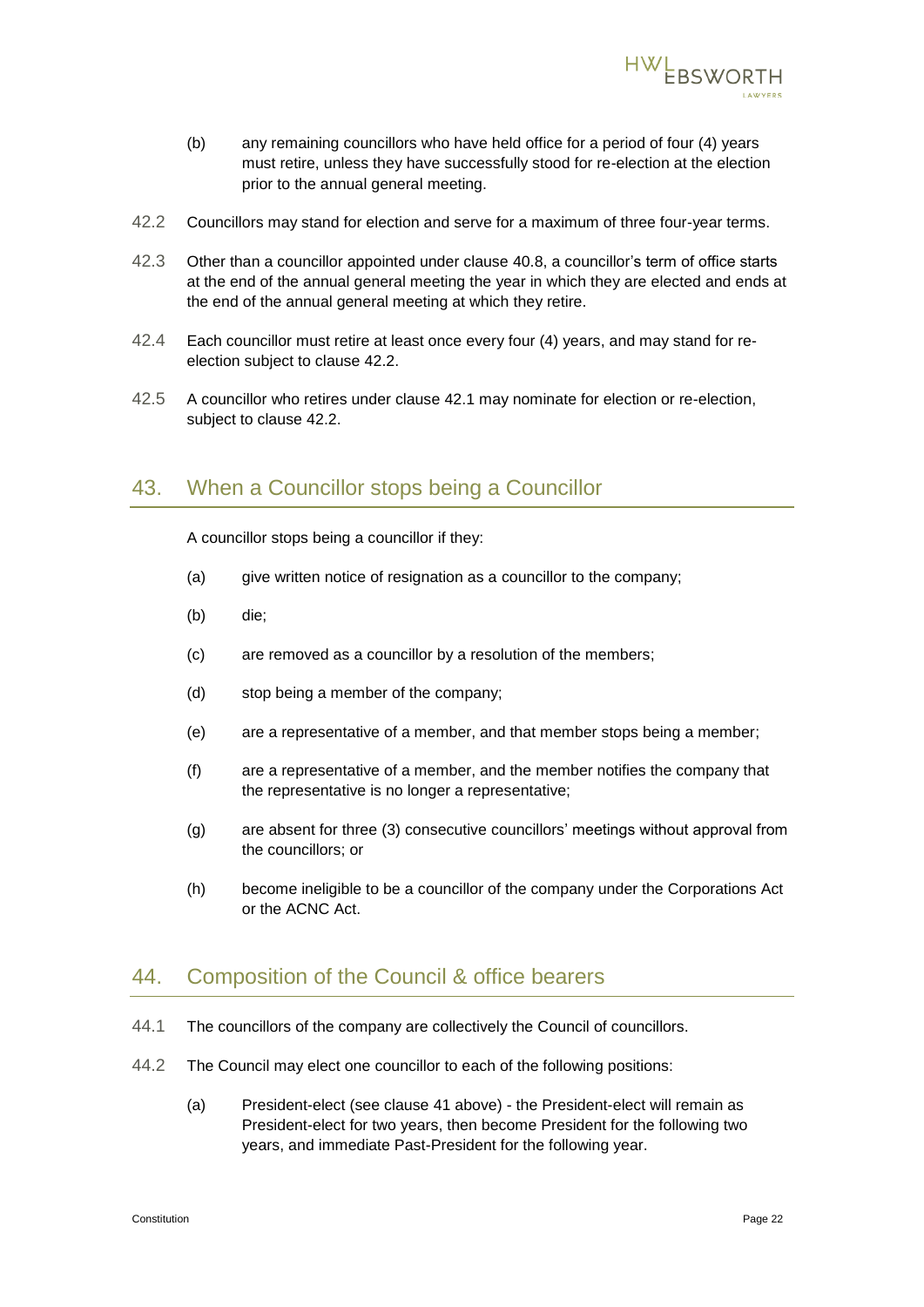

- <span id="page-24-1"></span>(b) secretary; and
- (c) treasurer (office bearers).
- <span id="page-24-2"></span>44.3 The Council must include at least three (3) members who are specialist endocrinologists, and at least three (3) members who are basic science researchers in the field of endocrinology.
- 44.4 The Council must include three (3) residents of Victoria or Tasmania, three (3) residents of New South Wales or the Australian Capital Territory, two (2) residents of Queensland or the Northern Territory, one (1) resident of South Australia, and one (1) resident of Western Australia
- 44.5 Council must include no more than seven (7) members of any one gender.

#### 45. Vacation of Office

- 45.1 An office bearer resigns as office bearer if they:
	- (a) Stop being a councillor;
	- (b) Give 28 days' written notice of their resignation to the company;
	- (c) hold any office of profit under the company;
	- (d) are directly or indirectly interested in any contract or proposed contract with the company; or
	- (e) become of unsound mind or a person whose person or estate is liable to be dealt with in any way under the law relating to mental health.
- 45.2 The President-elect shall hold office until the second annual general meeting after their election when they shall become President for a period of 2 years, and then immediate past-President for a further year, during which time they remain on Council.

## <span id="page-24-0"></span>Powers of councillors

## 46. Powers of councillors

- 46.1 The councillors are responsible for managing and directing the activities of the company to achieve the purpose(s) set out in clause [6.](#page-3-0)
- 46.2 The councillors may use all the powers of the company except for powers that, under the Corporations Act or this constitution, may only be used by members.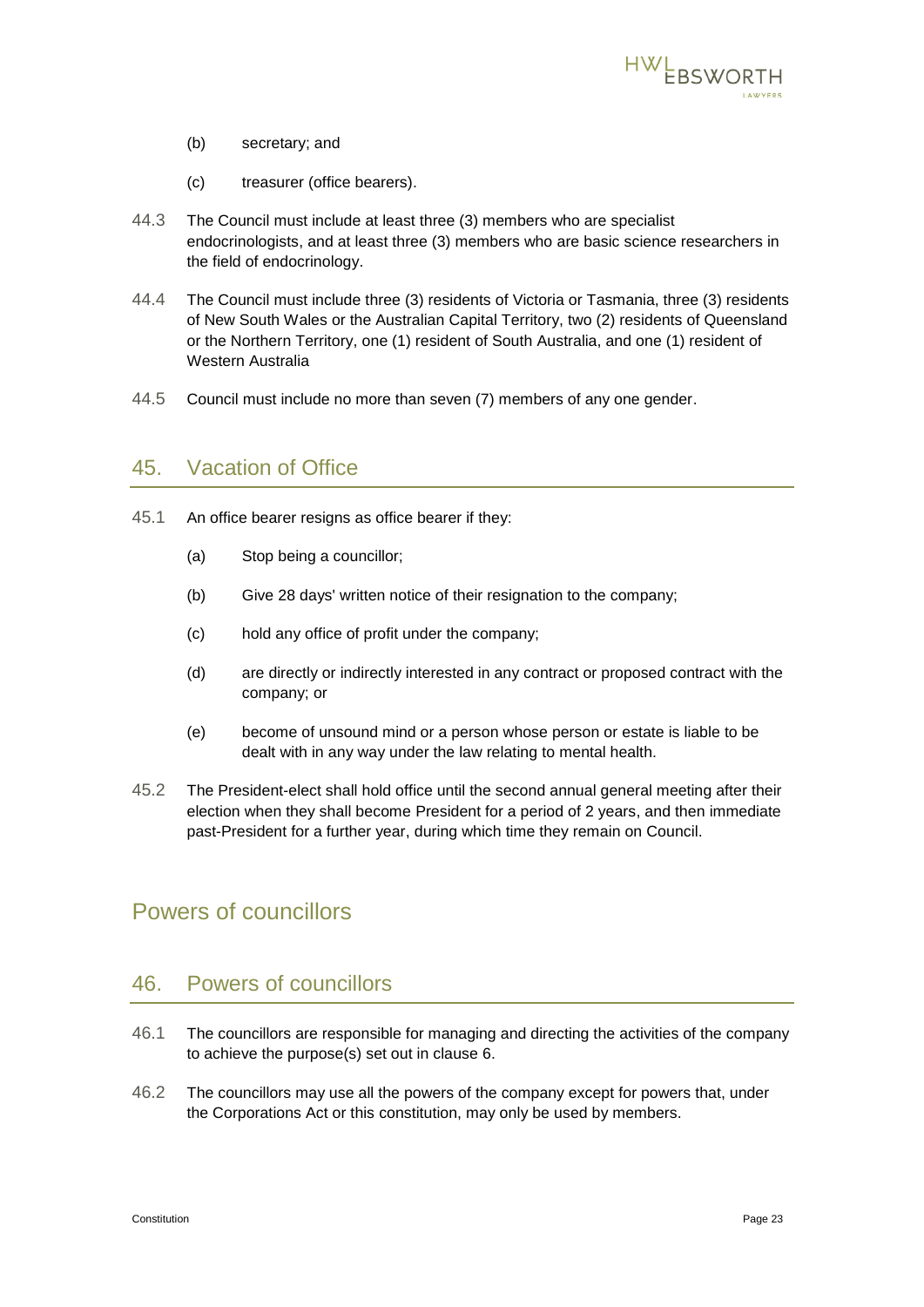

- 46.3 The councillors must decide on the responsible financial management of the company including:
	- (a) any suitable written delegations of power under clause [47;](#page-25-0) and
	- (b) how money will be managed, such as how electronic transfers, negotiable instruments or cheques must be authorised and signed or otherwise approved.
- 46.4 The councillors cannot remove a councillor or auditor. Councillors and auditors may only be removed by a members' resolution at a general meeting.

#### <span id="page-25-0"></span>47. Delegation of councillors' powers

- 47.1 The councillors may delegate any of their powers and functions to, a committee, a councillor, an employee of the company (such as a chief executive officer) or any other person, as they consider appropriate.
- 47.2 The delegation must be recorded in the company's minute book.

#### 48. Payments to councillors

- 48.1 The company must not pay fees to a councillor for acting as a councillor.
- <span id="page-25-1"></span>48.2 The company may:
	- (a) pay a councillor for work they do for the company, other than as a councillor, if the amount is no more than a reasonable fee for the work done; or
	- (b) reimburse a councillor for expenses properly incurred by the councillor in connection with the affairs of the company.
- 48.3 Any payment made under clause [48.2](#page-25-1) must be approved by the councillors.
- 48.4 The company may pay premiums for insurance indemnifying councillors, as allowed for by law (including the Corporations Act) and this constitution.

#### 49. Execution of documents

The company may execute a document without using a common seal if the document is signed by:

- (a) two councillors of the company; or
- (b) a councillor and the secretary.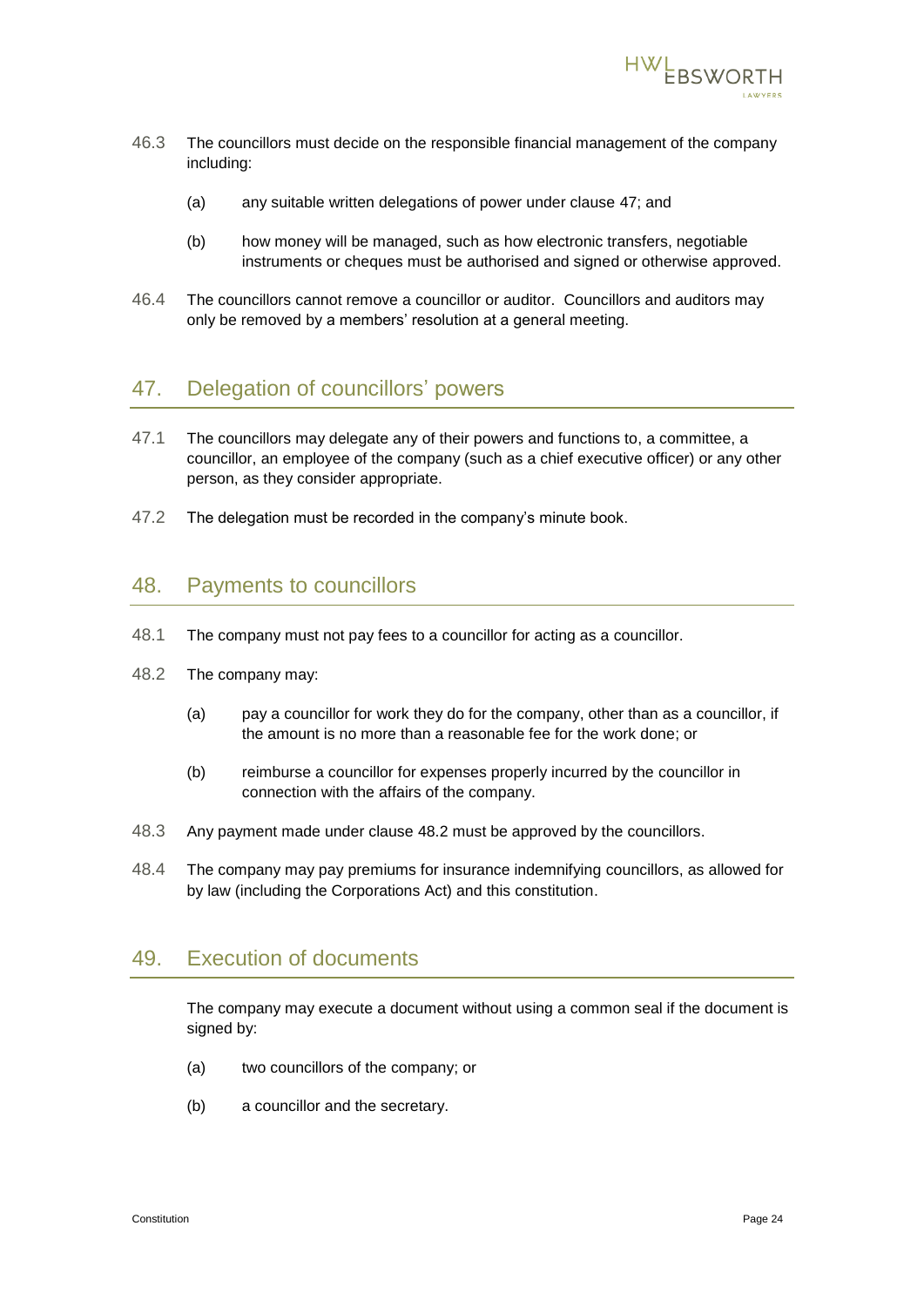

## <span id="page-26-0"></span>Duties of councillors

#### 50. Duties of councillors

The councillors must comply with their duties as councillors under legislation and common law (judge-made law), and with the duties described in governance standard 5 of the regulations made under the ACNC Act which are:

- (a) to exercise their powers and discharge their duties with the degree of care and diligence that a reasonable individual would exercise if they were a councillor of the company;
- (b) to act in good faith in the best interests of the company and to further the charitable purpose(s) of the company set out in clause [6;](#page-3-0)
- (c) not to misuse their position as a councillor;
- (d) not to misuse information they gain in their role as a councillor;
- (e) to disclose any perceived or actual material conflicts of interest in the manner set out in clause [51;](#page-26-1)
- (f) to ensure that the financial affairs of the company are managed responsibly; and
- (g) not to allow the company to operate while it is insolvent.

#### <span id="page-26-1"></span>51. Conflicts of interest

- 51.1 A councillor must disclose the nature and extent of any actual or perceived material conflict of interest in a matter that is being considered at a meeting of councillors (or that is proposed in a circular resolution):
	- (a) to the other councillors; or
	- (b) if all of the councillors have the same conflict of interest, to the members at the next general meeting, or at an earlier time if reasonable to do so.
- 51.2 The disclosure of a conflict of interest by a councillor must be recorded in the minutes of the meeting.
- 51.3 Each councillor who has a material personal interest in a matter that is being considered at a meeting of councillors (or that is proposed in a circular resolution) must not, except as provided under clauses [51.4:](#page-27-1)
	- (a) be present at the meeting while the matter is being discussed; or
	- (b) vote on the matter.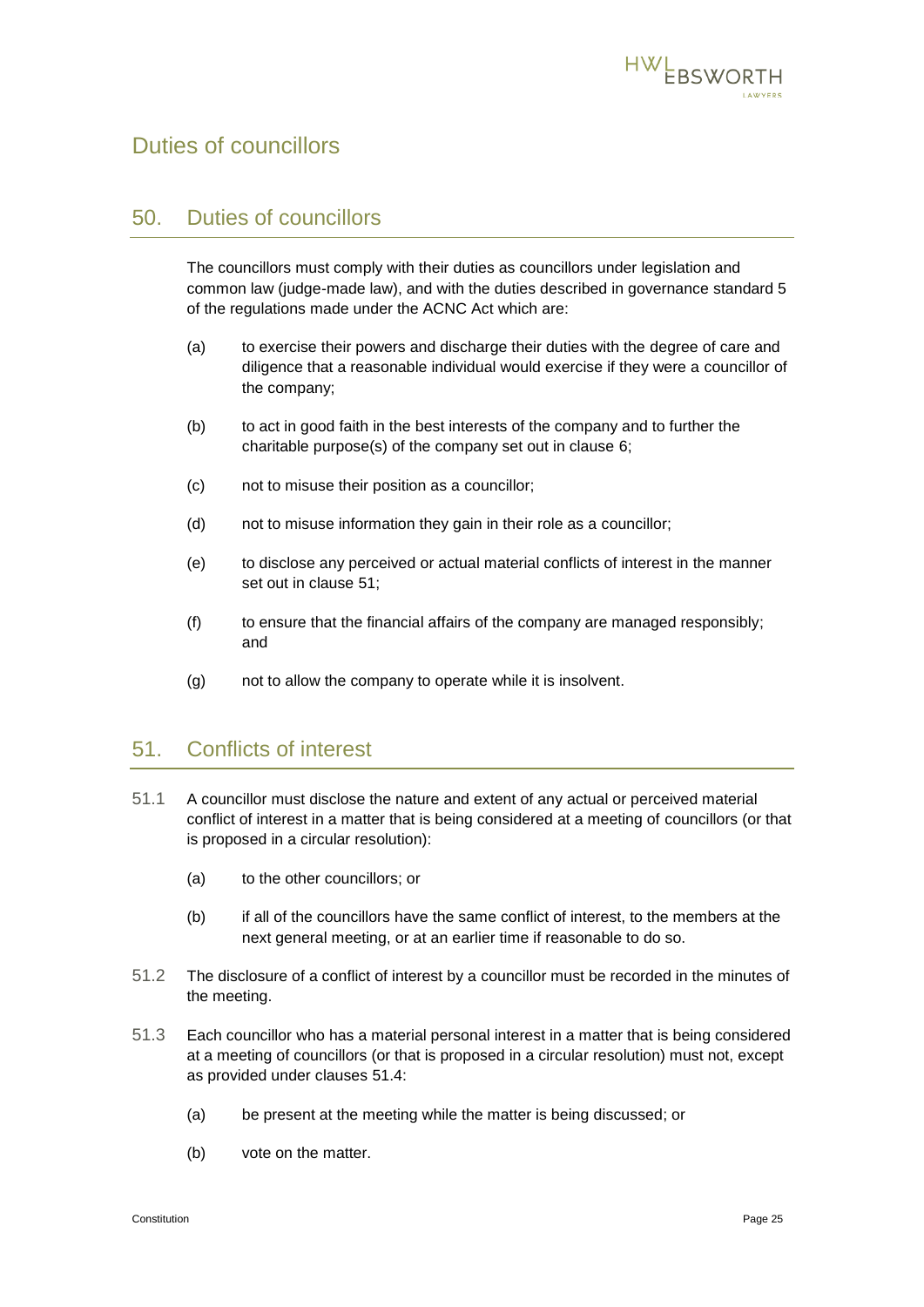

- <span id="page-27-1"></span>51.4 A councillor may still be present and vote if:
	- (a) their interest arises because they are a member of the company, and the other members have the same interest;
	- (b) their interest relates to an insurance contract that insures, or would insure, the councillor against liabilities that the councillor incurs as a councillor of the company (see clause [69\)](#page-33-1);
	- (c) their interest relates to a payment by the company under clause [68](#page-32-2) (indemnity), or any contract relating to an indemnity that is allowed under the Corporations Act;
	- (d) the Australian Securities and Investments Commission (ASIC) makes an order allowing the councillor to vote on the matter; or
	- (e) the councillors who do not have a material personal interest in the matter pass a resolution that:
		- (i) identifies the councillor, the nature and extent of the councillor's interest in the matter and how it relates to the affairs of the company; and
		- (ii) says that those councillors are satisfied that the interest should not stop the councillor from voting or being present.

## <span id="page-27-0"></span>Councillors' meetings

## 52. When the councillors meet

The councillors may decide how often, where and when they meet.

#### 53. Calling councillors' meetings

- 53.1 A councillor may call a councillors' meeting by giving reasonable notice to all of the other councillors.
- 53.2 A councillor may give notice in writing or by any other means of communication that has previously been agreed to by all of the councillors.

#### 54. Chairperson for councillors' meetings

54.1 The president is entitled to chair councillors' meetings, or if the president is not available within fifteen (15) minutes after the appointed starting time set for the meeting, the president-elect shall be the chairperson for that meeting.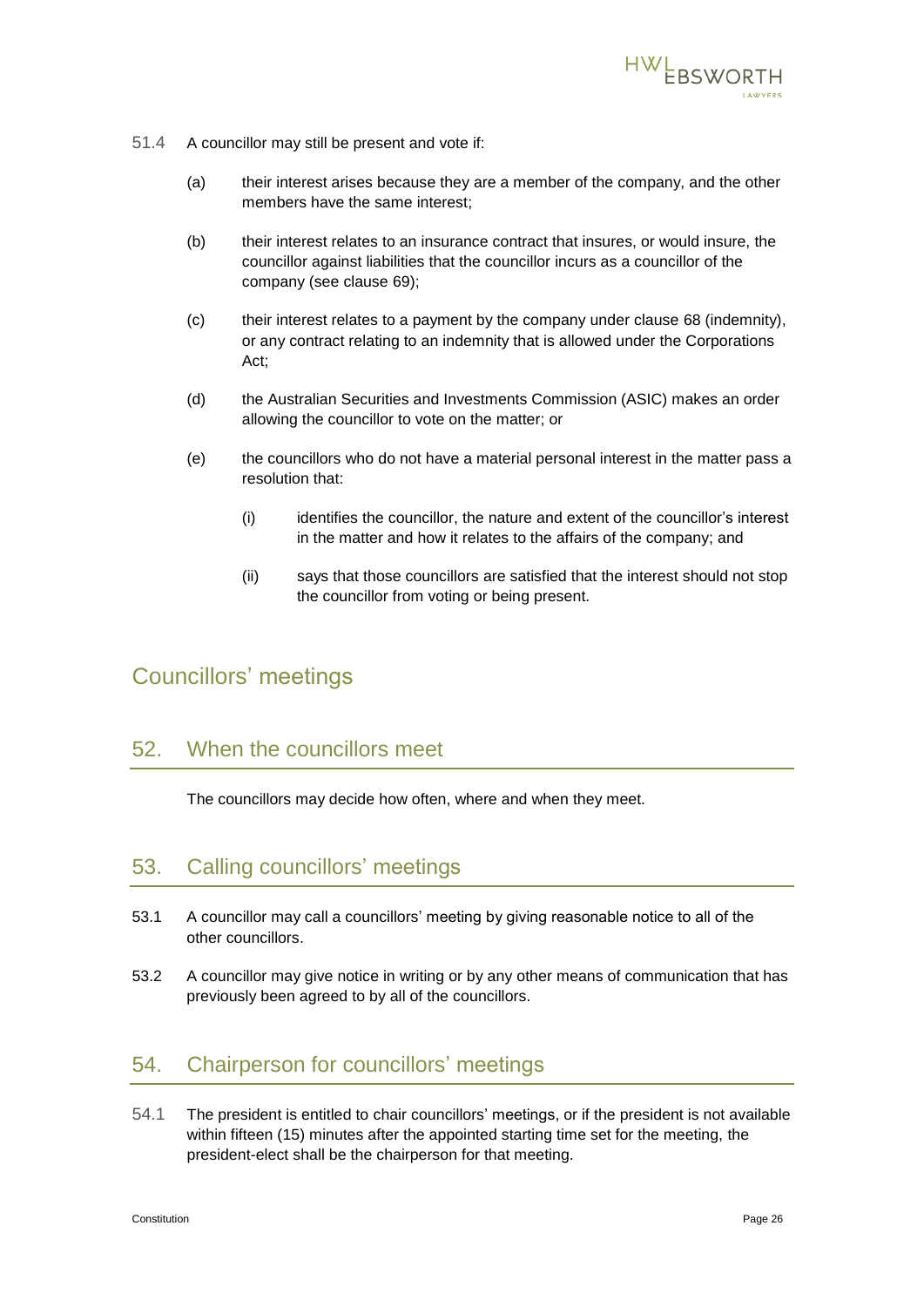

- 54.2 The councillors at a councillors' meeting may choose a councillor to be the chairperson for that meeting if the elected president or president-elect is:
	- (a) not present within 15 minutes after the starting time set for the meeting; or
	- (b) present but does not want to act as chairperson of the meeting.

#### 55. Quorum at councillors' meetings

- 55.1 Unless the councillors determine otherwise, the quorum for a councillors' meeting is a majority (more than 50%) of councillors.
- 55.2 A quorum must be present for the whole councillors' meeting.

## 56. Using technology to hold councillors' meetings

- 56.1 The councillors may hold their meetings by using any technology (such as video or teleconferencing) that is agreed to by all of the councillors.
- 56.2 The councillors' agreement may be a standing (ongoing) one.
- 56.3 A councillor may only withdraw their consent within a reasonable period before the meeting.

## 57. Passing councillors' resolutions

A councillors' resolution must be passed by a majority of the votes cast by councillors present and entitled to vote on the resolution.

#### 58. Circular resolutions of councillors

- 58.1 The councillors may pass a circular resolution without a councillors' meeting being held.
- 58.2 A circular resolution is passed if all the councillors entitled to vote on the resolution sign or otherwise agree to the resolution in the manner set out in clause [58.3](#page-28-0) or clause [58.4.](#page-29-2)
- <span id="page-28-0"></span>58.3 Each councillor may sign:
	- (a) a single document setting out the resolution and containing a statement that they agree to the resolution; or
	- (b) separate copies of that document, as long as the wording of the resolution is the same in each copy.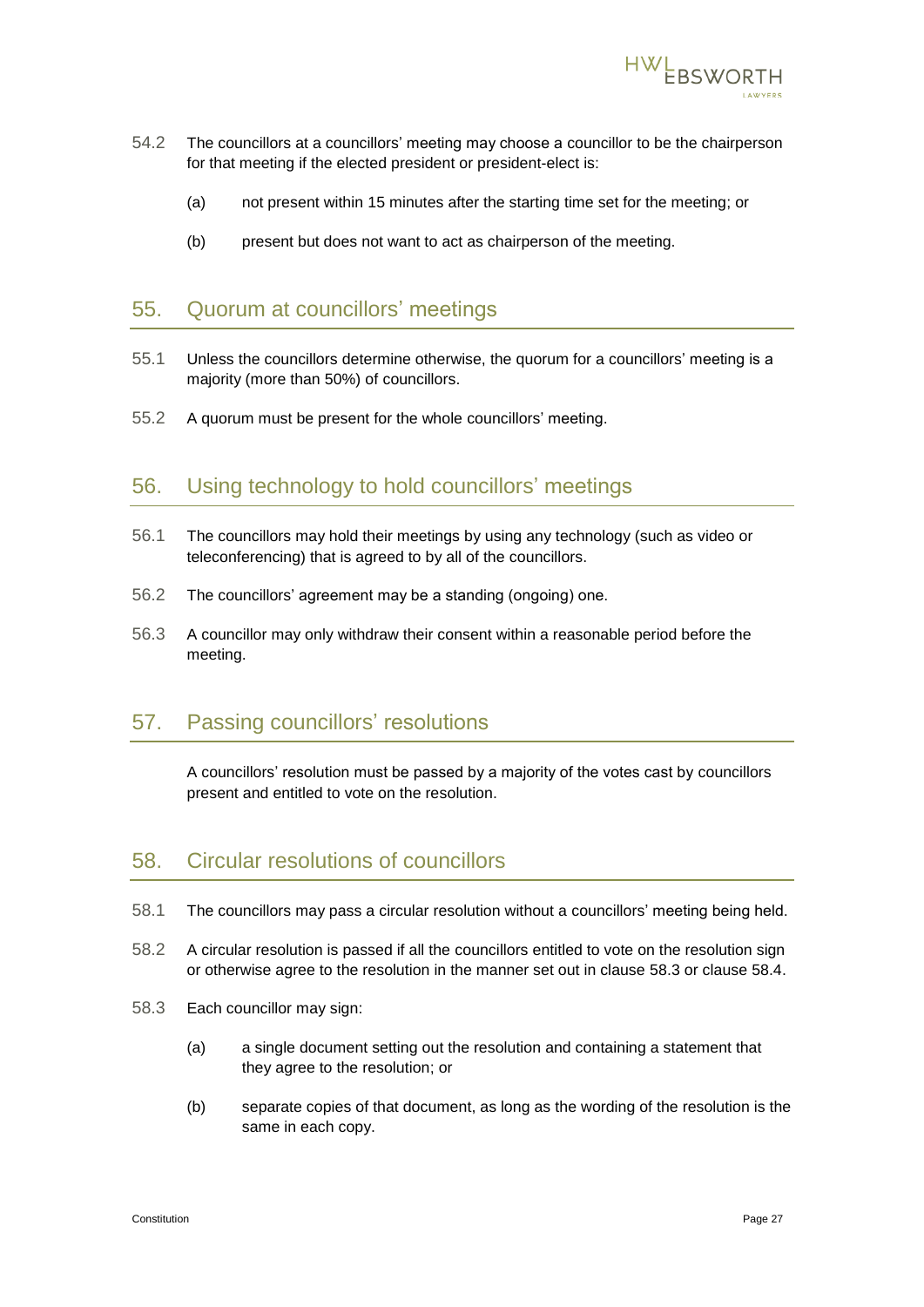

- <span id="page-29-2"></span>58.4 The company may send a circular resolution by email to the councillors and the councillors may agree to the resolution by sending a reply email to that effect, including the text of the resolution in their reply.
- 58.5 A circular resolution is passed when the last councillor signs or otherwise agrees to the resolution in the manner set out in clause [58.3](#page-28-0) or clause [58.4.](#page-29-2)

## <span id="page-29-0"></span>**Secretary**

#### <span id="page-29-5"></span>59. Appointment and role of secretary

- 59.1 The company must have at least one secretary, who is also a Councillor.
- 59.2 A secretary must be appointed by the councillors in accordance with rule [\(b\)](#page-24-1) (after giving the company their signed consent to act as secretary of the company) and may be removed by the councillors.
- 59.3 The councillors must decide the terms and conditions under which the secretary is appointed.
- 59.4 The role of the secretary (or their delegate) includes:
	- (a) maintaining a register of the company's members; and
	- (b) maintaining the minutes and other records of general meetings (including notices of meetings), councillors' meetings and circular resolutions.

## <span id="page-29-1"></span>Minutes and records

#### 60. Minutes and records

- <span id="page-29-3"></span>60.1 The company must, within one month, make and keep the following records:
	- (a) minutes of proceedings and resolutions of general meetings;
	- (b) minutes of circular resolutions of members;
	- (c) a copy of a notice of each general meeting; and
	- (d) a copy of a members' statement distributed to members under clause [31.](#page-17-1)
- <span id="page-29-4"></span>60.2 The company must, within one month, make and keep the following records: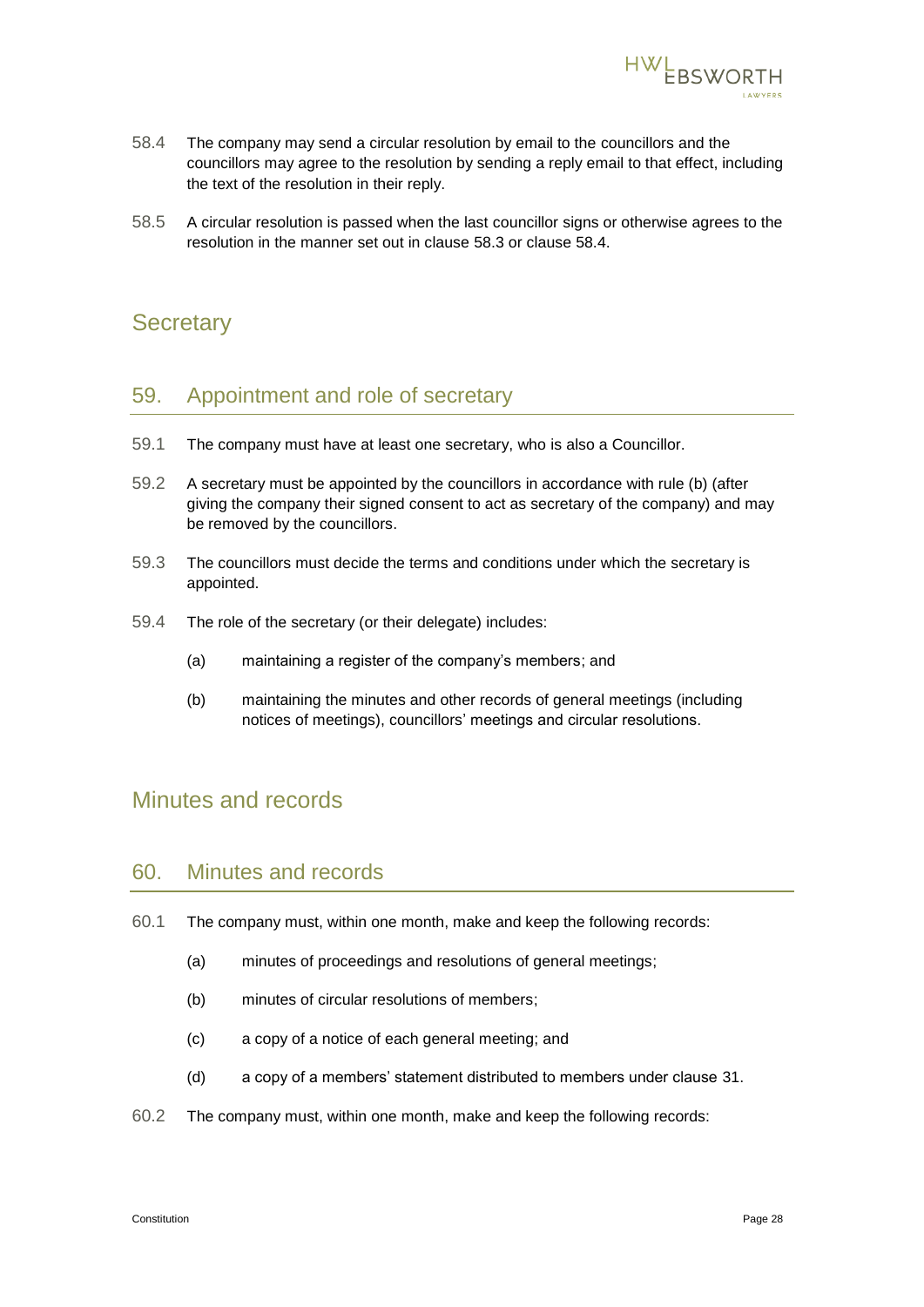

- (a) minutes of proceedings and resolutions of councillors' meetings (including meetings of any committees); and
- (b) minutes of circular resolutions of councillors.
- 60.3 To allow members to inspect the company's records:
	- (a) the company must give a member access to the records set out in clause [60.1;](#page-29-3) and
	- (b) the councillors may authorise a member to inspect other records of the company, including records referred to in clause [60.2](#page-29-4) and clause [61.1.](#page-30-1)
- 60.4 The councillors must ensure that minutes of a general meeting or a councillors' meeting are signed within a reasonable time after the meeting by:
	- (a) the chairperson of the meeting; or
	- (b) the chairperson of the next meeting.
- 60.5 The councillors must ensure that minutes of the passing of a circular resolution (of members or councillors) are signed by a councillor within a reasonable time after the resolution is passed.

## 61. Financial and related records

- <span id="page-30-1"></span>61.1 The company must make and keep written financial records that:
	- (a) correctly record and explain its transactions and financial position and performance; and
	- (b) enable true and fair financial statements to be prepared and to be audited.
- 61.2 The company must also keep written records that correctly record its operations.
- 61.3 The company must retain its records for at least 7 years.
- 61.4 The councillors must take reasonable steps to ensure that the company's records are kept safe.

#### <span id="page-30-0"></span>By-laws

#### 62. By-laws

62.1 The councillors may pass a resolution to make by-laws to give effect to this constitution.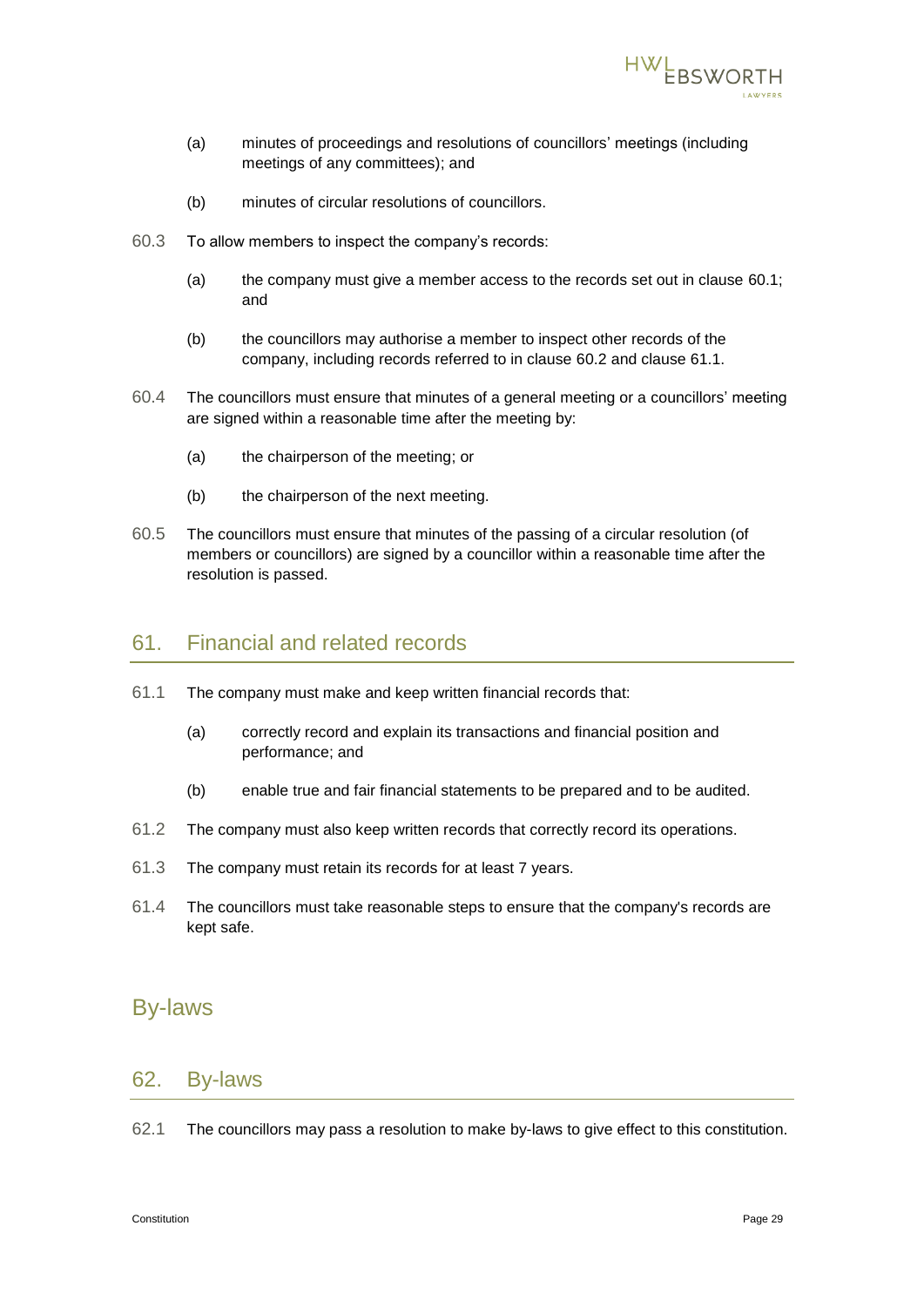

62.2 Members and councillors must comply with by-laws as if they were part of this constitution.

### <span id="page-31-0"></span>**Notice**

#### 63. What is notice

- 63.1 Anything written to or from the company under any clause in this constitution is written notice and is subject to clauses [64](#page-31-1) to [66,](#page-32-3) unless specified otherwise.
- 63.2 Clauses [64](#page-31-1) to [66](#page-32-3) do not apply to a notice of proxy under clause [37.7.](#page-20-0)

#### <span id="page-31-1"></span>64. Notice to the company

Written notice or any communication under this constitution may be given to the company, the councillors or the secretary by:

- (a) delivering it to the company's registered office;
- (b) posting it to the company's registered office or to another address chosen by the company for notice to be provided;
- (c) sending it to an email address or other electronic address notified by the company to the members as the company's email address or other electronic address; or
- (d) sending it to the fax number notified by the company to the members as the company's fax number.

#### 65. Notice to members

- 65.1 Written notice or any communication under this constitution may be given to a member:
	- (a) in person;
	- (b) by posting it to, or leaving it at the address of the member in the register of members or an alternative address (if any) nominated by the member for service of notices;
	- (c) sending it to the email or other electronic address nominated by the member as an alternative address for service of notices (if any);
	- (d) sending it to the fax number nominated by the member as an alternative address for service of notices (if any); or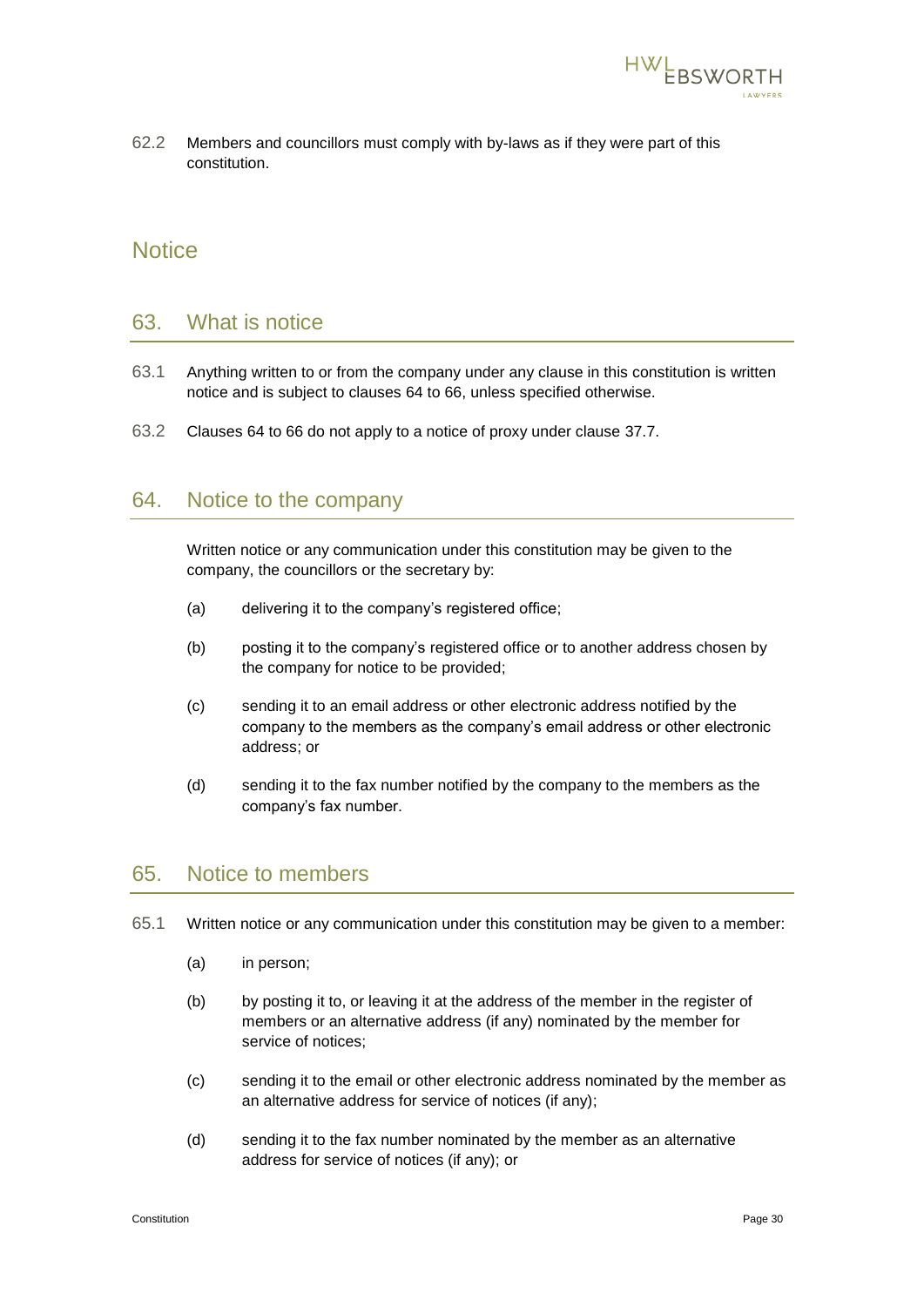

- <span id="page-32-4"></span>(e) if agreed to by the member, by notifying the member at an email or other electronic address nominated by the member, that the notice is available at a specified place or address (including an electronic address).
- 65.2 If the company does not have an address for the member, the company is not required to give notice in person.

#### <span id="page-32-3"></span>66. When notice is taken to be given

A notice:

- (a) delivered in person, or left at the recipient's address, is taken to be given on the day it is delivered;
- (b) sent by post, is taken to be given on the third day after it is posted with the correct payment of postage costs;
- (c) sent by email, fax or other electronic method, is taken to be given on the business day after it is sent; and
- (d) given under clause [1.1\(e\)](#page-32-4) is taken to be given on the business day after the notification that the notice is available is sent.

## <span id="page-32-0"></span>Financial year

#### 67. Company's financial year

The company's financial year is from 1 July to 30 June, unless the councillors pass a resolution to change the financial year.

## <span id="page-32-1"></span>Indemnity, insurance and access

#### <span id="page-32-2"></span>68. Indemnity

- 68.1 The company indemnifies each officer of the company out of the assets of the company, to the relevant extent, against all losses and liabilities (including costs, expenses and charges) incurred by that person as an officer of the company.
- 68.2 In this clause, 'officer' means a councillor or secretary and includes a councillor or secretary after they have ceased to hold that office.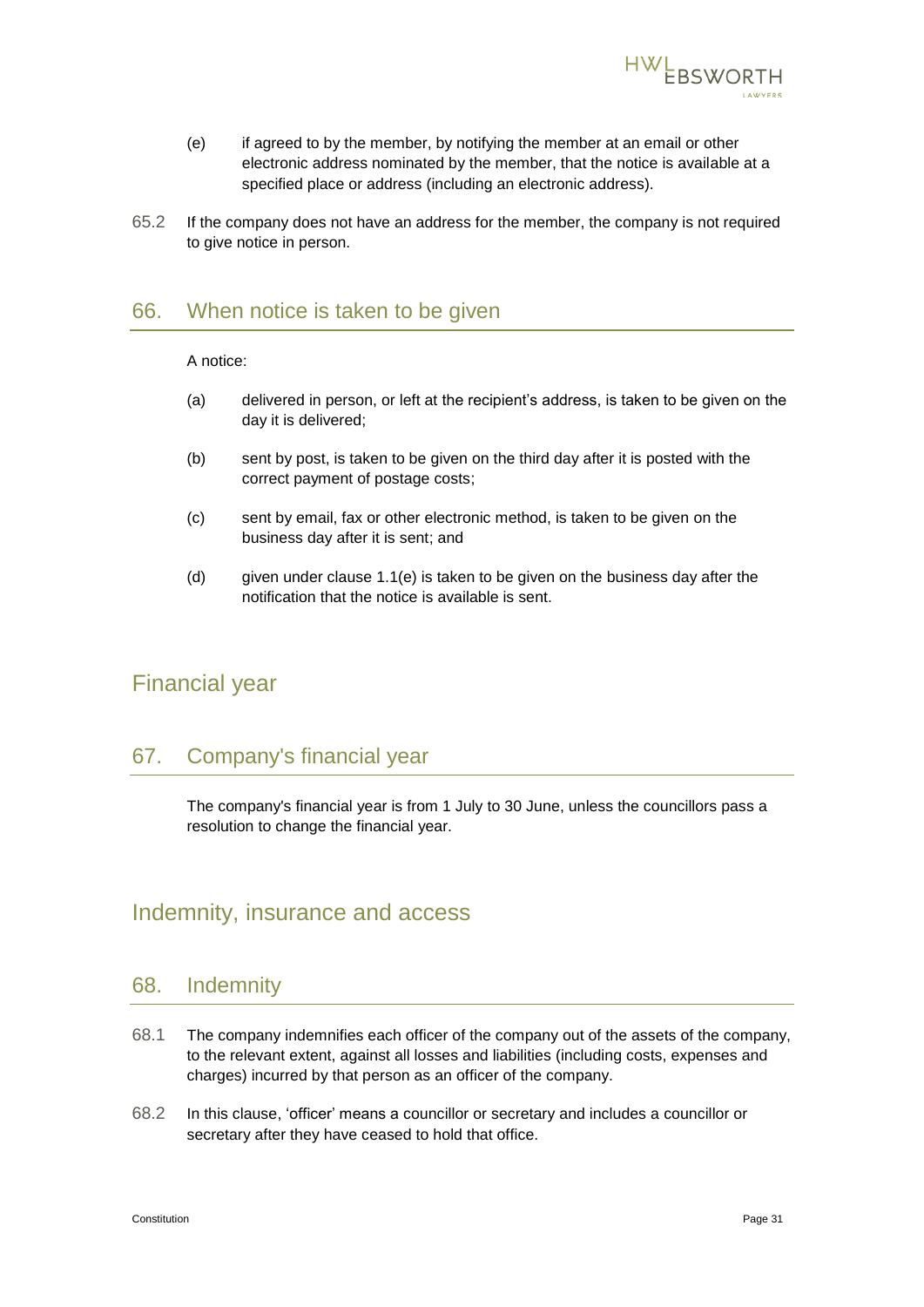

- 68.3 In this clause, 'to the relevant extent' means:
	- (a) to the extent that the company is not precluded by law (including the Corporations Act) from doing so; and
	- (b) for the amount that the officer is not otherwise entitled to be indemnified and is not actually indemnified by another person (including an insurer under an insurance policy).
- 68.4 The indemnity is a continuing obligation and is enforceable by an officer even though that person is no longer an officer of the company.

#### <span id="page-33-1"></span>69. Insurance

To the extent permitted by law (including the Corporations Act), and if the councillors consider it appropriate, the company may pay or agree to pay a premium for a contract insuring a person who is or has been an officer of the company against any liability incurred by the person as an officer of the company.

## 70. Councillors' access to documents

- 70.1 A councillor has a right of access to the financial records of the company at all reasonable times.
- 70.2 If the councillors agree, the company must give a councillor or former councillor access to:
	- (a) certain documents, including documents provided for or available to the councillors; and
	- (b) any other documents referred to in those documents.

## <span id="page-33-0"></span>Winding up

#### 71. Surplus assets not to be distributed to members

If the company is wound up, any surplus assets must not be distributed to a member or a former member of the company, unless that member or former member is a charity described in clause [72.](#page-34-1)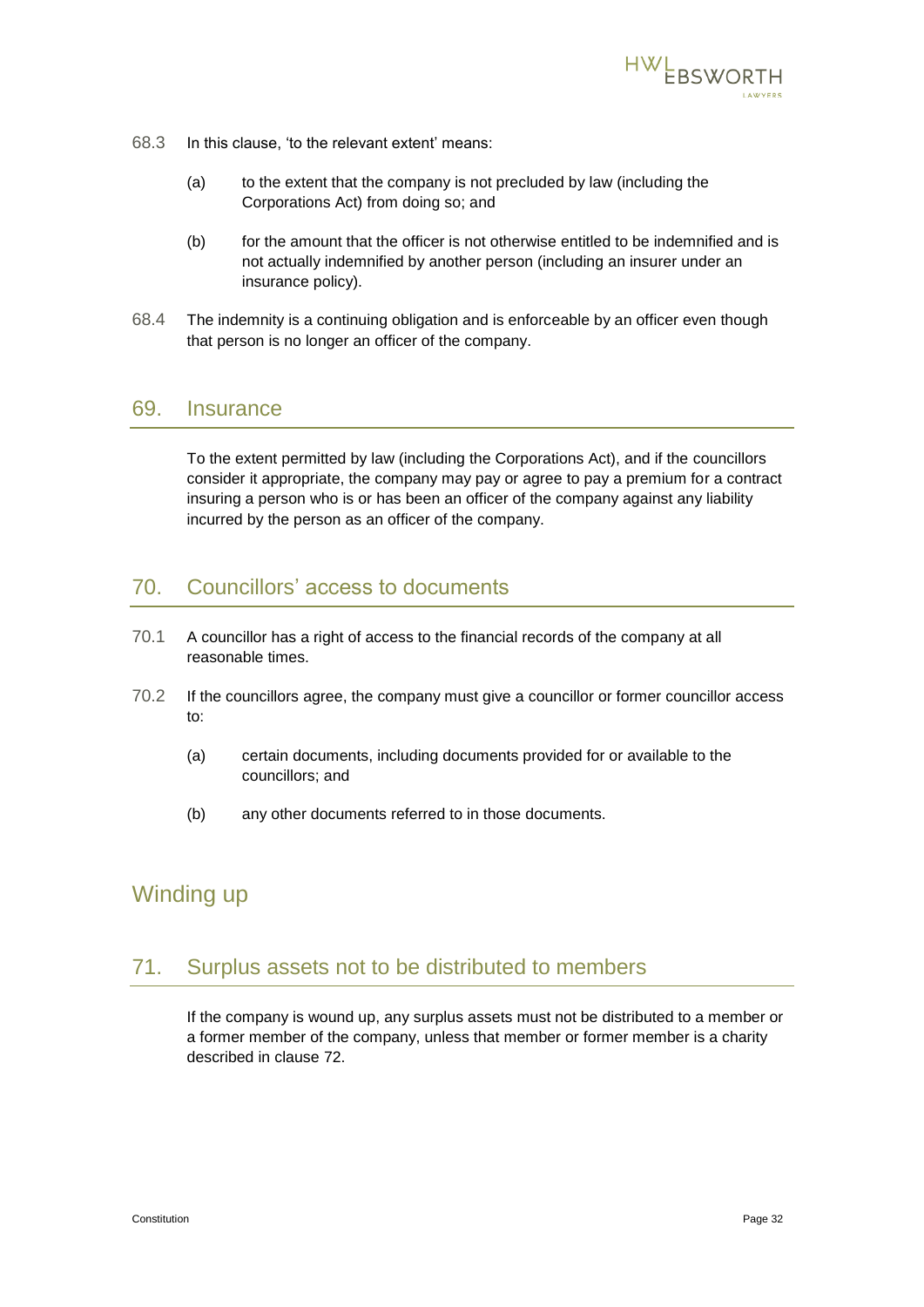

## <span id="page-34-1"></span>72. Distribution of surplus assets

- <span id="page-34-4"></span><span id="page-34-3"></span>72.1 Subject to the Corporations Act and any other applicable act, and any court order, any surplus assets (including **gift funds** defined in clause [72.4\(](#page-34-2)a)) that remain after the company is wound up must be distributed to one or more charities:
	- (a) with charitable purpose(s) similar to, or inclusive of, the purpose(s) in clause [6;](#page-3-0)
	- (b) which also prohibit the distribution of any surplus assets to its members to at least the same extent as the company, and
	- (c) that is or are deductible gift recipients within the meaning of the Income Tax Assessment Act 1997 (Cth).
- <span id="page-34-5"></span>72.2 The decision as to the charity or charities to be given the surplus assets must be made by a special resolution of members at or before the time of winding up. If the members do not make this decision, the company may apply to the Supreme Court to make this decision.
- 72.3 If the company's deductible gift recipient endorsement is revoked (whether or not the company is to be wound up), any surplus gift funds must be transferred to one or more charities that meet the requirements of clauses  $(a)$ ,  $(b)$  and  $(c)$ , as decided by the councillors.
- <span id="page-34-2"></span>72.4 For the purpose of this clause:
	- (a) **gift funds** means:
		- (i) gifts of money or property for the principal purpose of the company;
		- (ii) contributions made in relation to a fund-raising event held for the principal purpose of the company, and
		- (iii) money received by the company because of such gifts and contributions.
	- (b) **contributions** and **fund-raising event** have the same meaning as in Division 30 of the *Income Tax Assessment Act 1997* (Cth).

## Definitions and interpretation

#### 73. Definitions

<span id="page-34-0"></span>In this constitution:

**ACNC Act** means the *Australian Charities and Not-for-profits Commission Act 2012*  (Cth)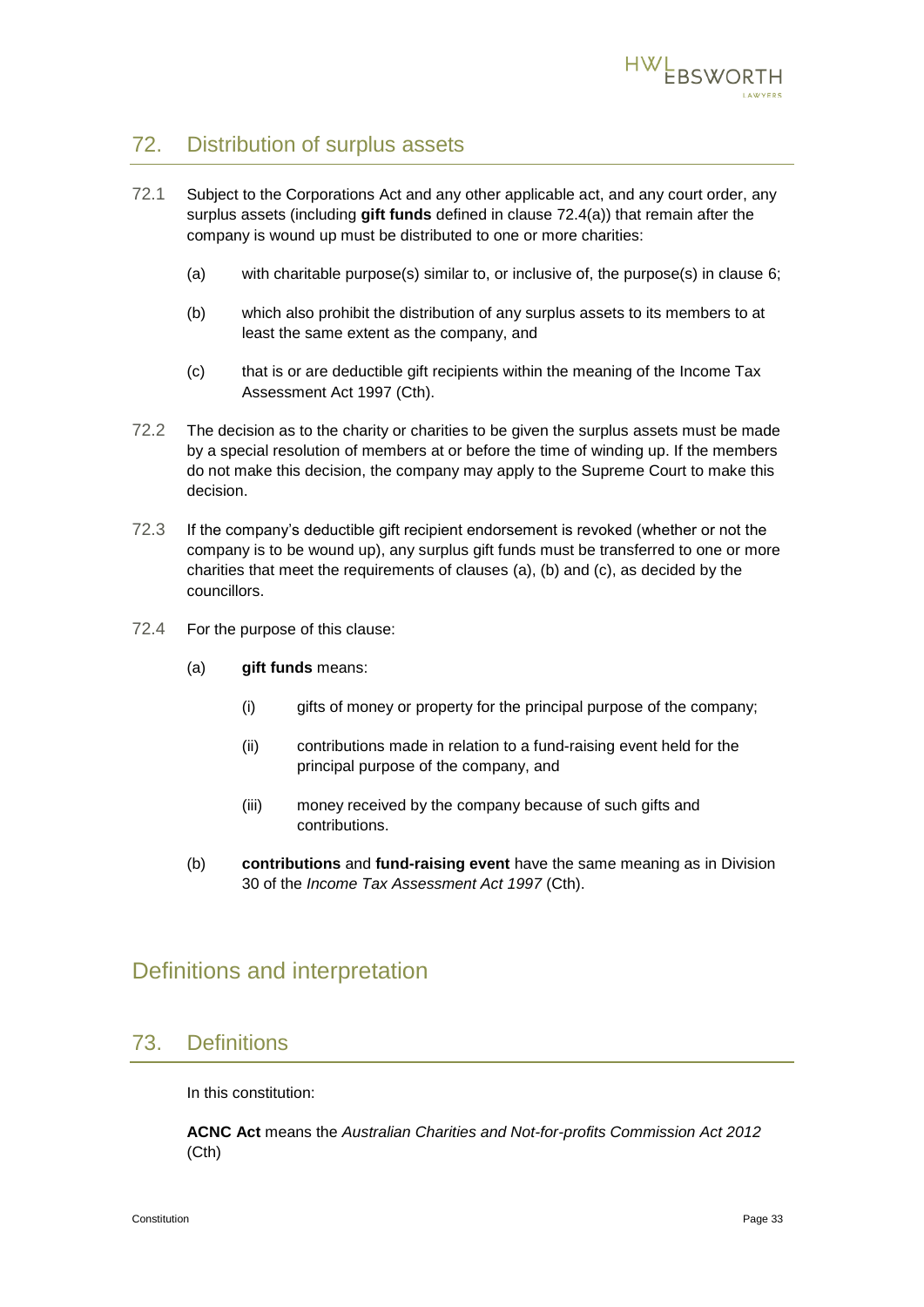

**Council** means the Council of councillors of the company

**councillor** means a director of the company

**company** means the company referred to in clause [1](#page-2-2)

**Corporations Act** means the Corporations Act 2001 (Cth)

**chairperson** means a person elected by the councillors to be the company's chairperson under clause [41](#page-22-2)

**general meeting** means a meeting of members and includes the annual general meeting, under clause [21.1](#page-13-0)

**Honorary Life Member** means a member in the Membership class set out in clause [\(b\)](#page-5-1)

**initial member** means a person who is named in the application for registration of the company, with their consent, as a proposed member of the company

**member present** means, in connection with a general meeting, a member present in person, by representative or by proxy at the venue or venues for the meeting

**office bearers** means the councillors set out in clauses **Error! Reference source not found.** to [\(c\)](#page-24-2)

**ordinary member** a Member in the Membership class set out in clause [\(a\).](#page-5-2)

**registered charity** means a charity that is registered under the ACNC Act

**secretary** means a person elected by the councillors to be the company's secretary under clause [59](#page-29-5) and includes an honorary secretary.

**special resolution** means a resolution:

- (c) of which notice has been given under clause [1.1\(c\);](#page-14-2) and
- (d) that has been passed by at least 75% of the votes cast by Voting members present and entitled to vote on the resolution

**subscription** means the subscription fees payable by Members pursuant to clause [16](#page-9-2)

**surplus assets** means any assets of the company that remain after paying all debts and other liabilities of the company, including the costs of winding up;

**voting member** means a member who:

- (i) is in a class of membership which is entitled to vote under clause [10.2;](#page-5-3) and
- (ii) has paid any payable annual subscription under clause [16](#page-9-2) or is no more than one month in arrears at the date of the meeting at which the member may vote.